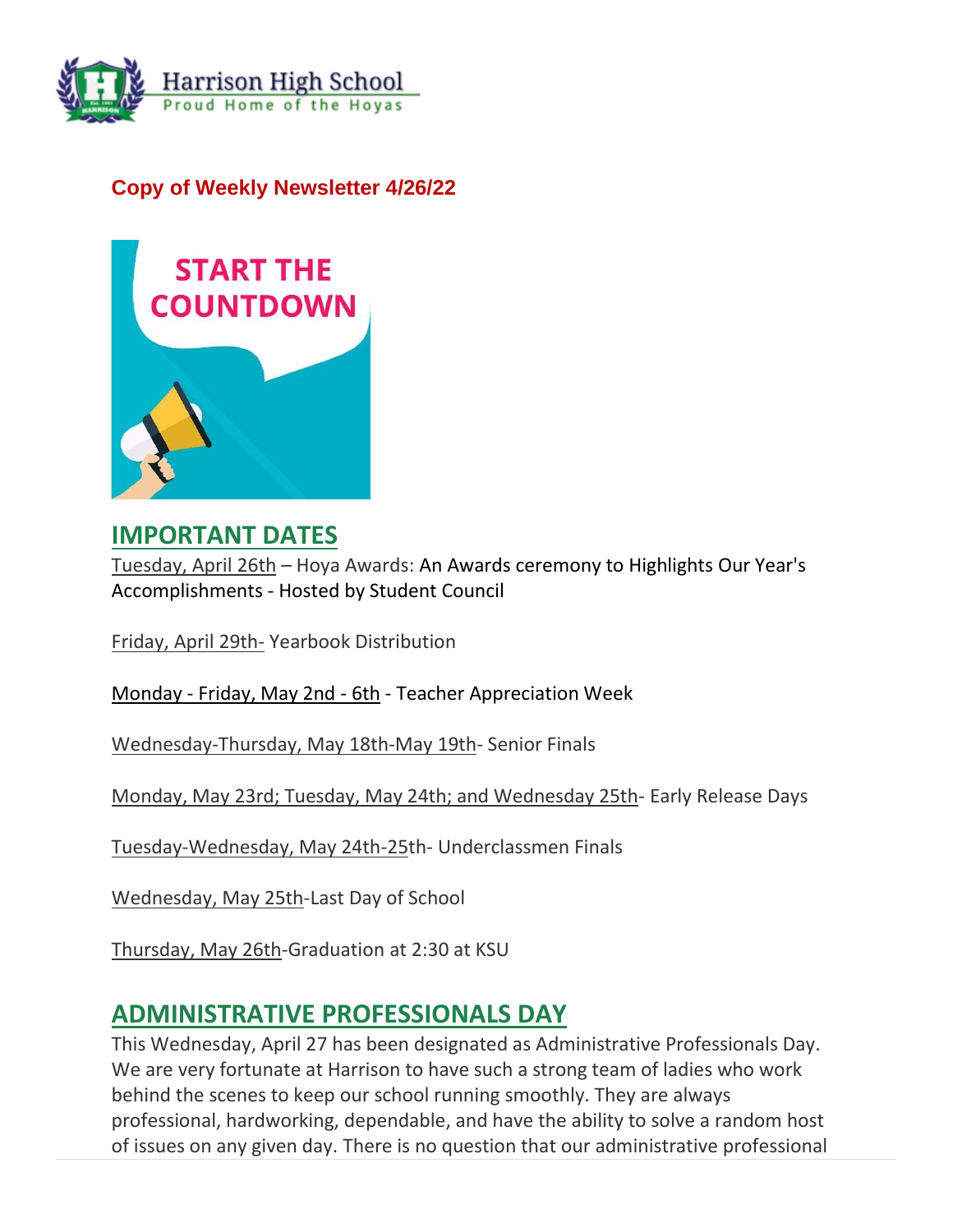team is instrumental to the success of our students. Big thank you to this awesome team:

Mrs. Kellie Calhoun Mrs. Stephanie Gardner Mrs. Kim Greaves Mrs. Lisa Hutchison Mrs. Rebecca Kelly Mrs. Leanna Kor Mrs. Nancy Law Mrs. Linda Olson Mrs. Audra Skalski



## **FINAL EXAM SCHEDULE**

Below is the Early Dismissal Parent Letter. Please note that Monday, May 23rd is also an early release day.

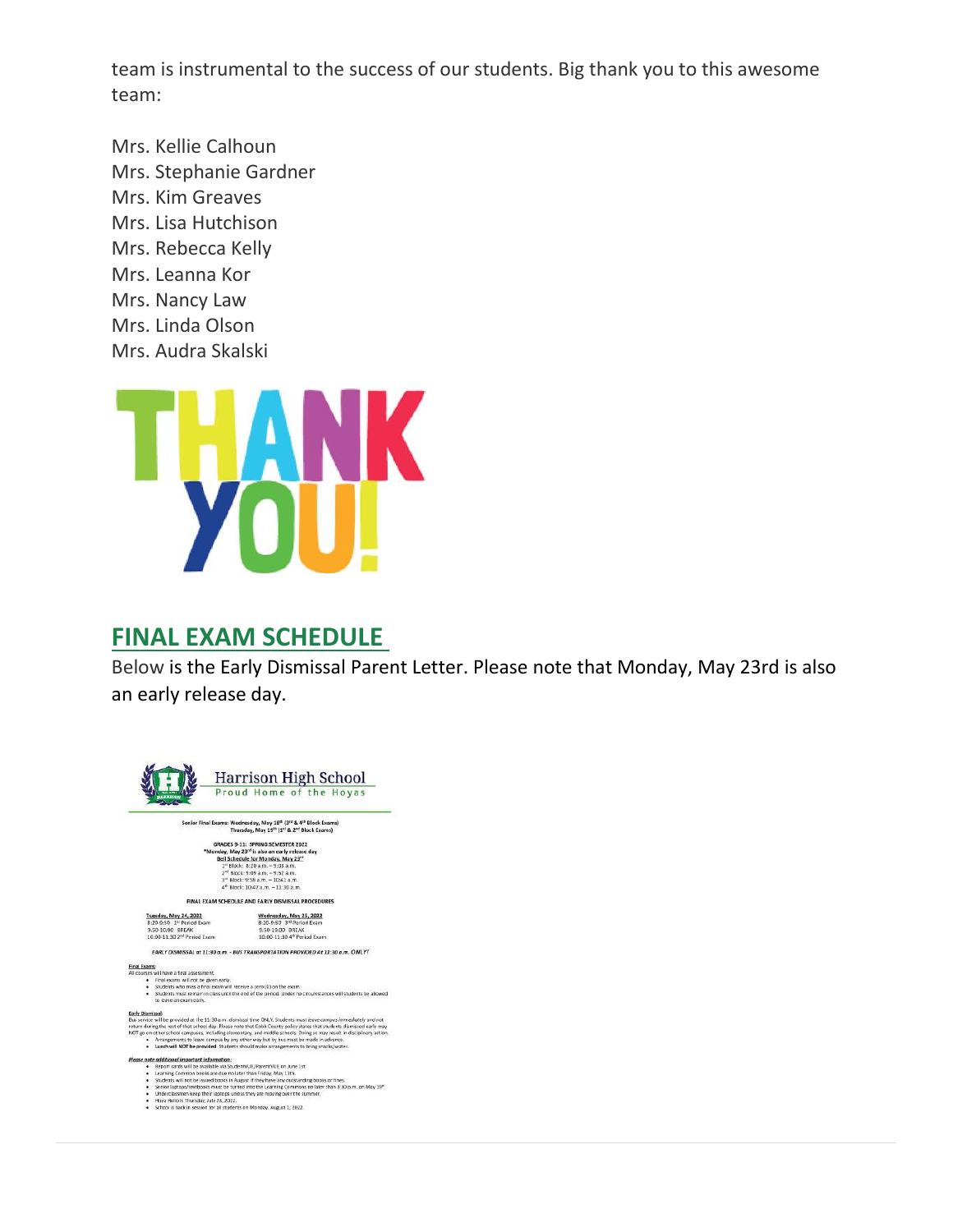# **LEARNING COMMONS END OF THE YEAR**



# **CCSD SUMMER SCHOOL**

Attached below please find information regarding the CCSD 2022 Summer School program. The Cobb County School District will again offer a summer opportunity to students needing to recover credits. This summer's HS Credit Recovery Summer School will again be offered at no cost to families. Students can take up to 1 course credit (Y) or two 0.5 course credits (A/B) during summer school. The registration window will open on May 3rd and close at midnight on May 24th. Students will not be able to register for summer school after May 24th. Please click [here](http://url503.cobbk12.org/ls/click?upn=G8An3K6JlHsR8QtKBFuzdogXPJqD3Uz2QqY8s2OfxyiqQu8QiElyJT0XgwIDVlSVxcqBI2rN58KOWFd1RoP9KLM95tf-2Fvht8sYs55SNrALy4mpWYIlZTDgjLu6H8CfVq0zQ7OcKhmhX24puMqws88bhzDXDNNgCwJtiQgYHoQeI16cazgc-2F-2BCTtnqb2N-2BkzQYHnJS2GcNOBvYDMLsfO-2BWlDoAOvq0cwYQ4Js-2FEuam8B6ZPWLQ773SRP-2F3-2BgYb1FpQO4TtvMLYcpr28rNECdiIMX2bWhcXkkMpRt5ktH2Bt-2F3CXAXuG03jezeIy-2FAuHftGp81jdSUc4QEZex16-2F8vbYMtkLPazMGnEum5Lmza8kxCaydaIH9J3CSHaFX02I9CQ-2BjVga3L9gv-2Bmh63wyASJ5hJ7TyP7-2F-2FjICc5HB9YniVPBii-2BmWmQsFhQMcd-2BjEZ3KSh5PvEX1CPwEAIciLitcrElQzkX3bOzTMEbU6FPAt5OepPEXtBTLxcnO0rIEVtivcNQSIOpI12OuQ3oUFWhu-2B6q1U-2Bqkju8MKbISHLiF8xNaxwrmkYJGQitAbqk2offK1bBe0l1tiP8DZD-2FateVrBZBOvUS83bJGK1a5lcdz-2F0-3DGyop_W-2BfLYUoUwwI1tuGClKRhhPOSepcZIFoXnUIMjiA717kQ1i13BNQTwwJ9cl-2BWArXr6-2FDxoCbNFrRaplJKtN7fZ8-2FYatcHKGqAwwwvGM9nASH8dIzziuWWcjYw7Yt94mI42eZiJkVC7Uza1TQvSJko-2F6Lvjpp5t46qnEFq63UxmW4l20u7YEormV-2FZqEWFZmHP7Entk0vk2ZbU36wB8jtGU4y17KIsGQdT9LkMgedm-2BJGdMZ3uDpKcB2Odl7hZ6IYfk91Gnw2NoD5ALM-2Fdf4Et4A-3D-3D) for course offerings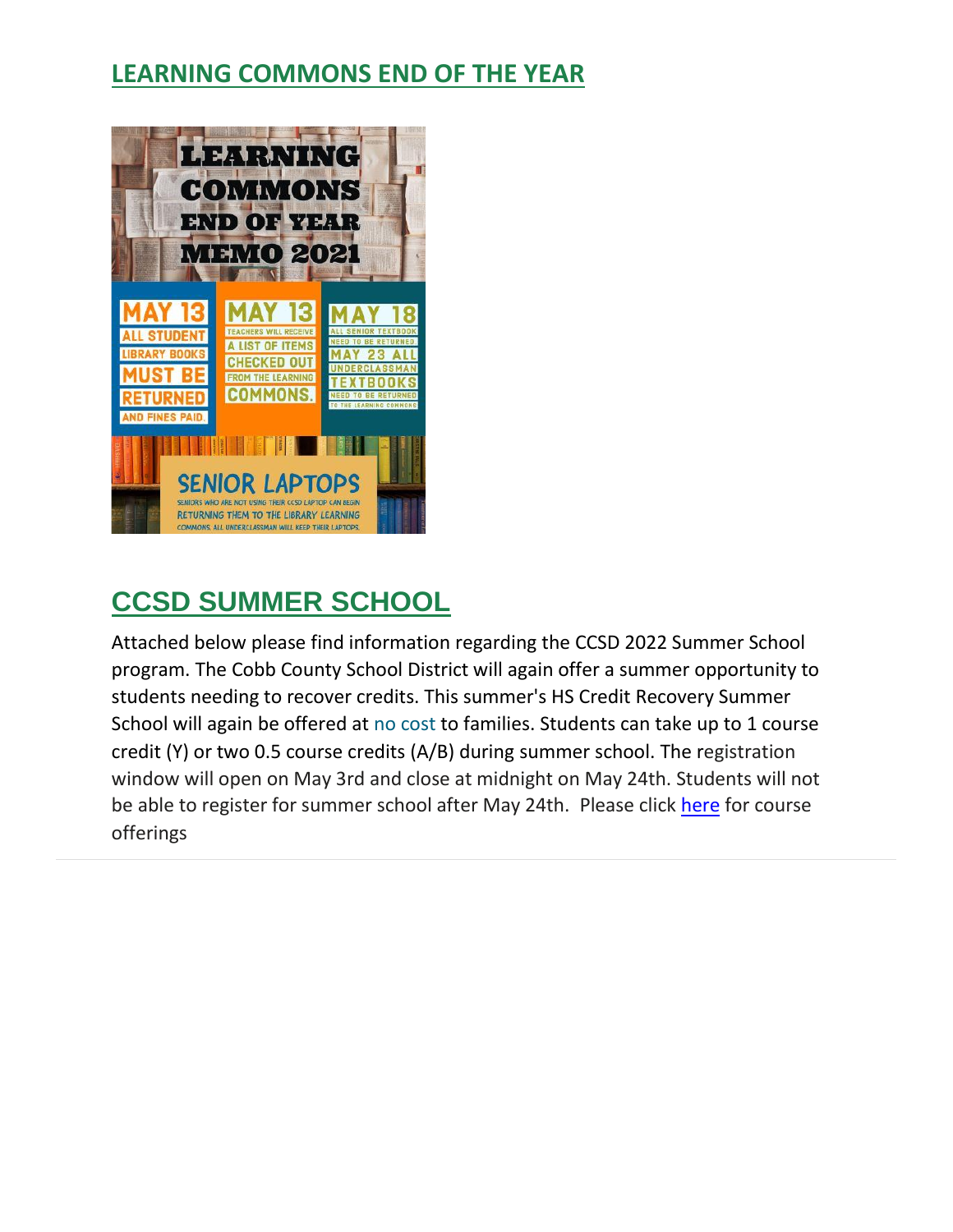# **EOC REVIEW DATES BIOLOGY**



4/25-Genetics review in room 9304 4/26-Evolution review in room 9303 4/27-Classification review in room 9325 4/28-Ecology review in room 9308 ALL sessions are after school from 3:45-4:45

# **UPCOMING TESTING DATES**

Please review the below schedule for upcoming testing for this semester. You can also visit our website by clicking [here](http://url503.cobbk12.org/ls/click?upn=kYpeu9rJVSU1acS4VG0V9dP8zXnygu7Up5qBE7usQ1gjJ2KuMFhtfI2x-2Ff4v7Mfrxjo-2FzJAMzmBp1pISxXOAxaTI-2FtsKP50Bsk89nbXR3XJAJCp4SMvzwg6Tk229l-2FQsOMEfemgC1IFBzcY1D5ggyNRVPKqpOXg7TH-2BXWGP5f3tcMEEgOEviaSyB1Mk33YmIhuO0VpSeaSgzAVdUa-2FY0Z4q7u-2BCgio5JkixgloDxe5rCqkgbIX9YN6AuDWwdqpAmNanLVzxBfeEHEFjmJRO5fUWWQvCuedyqcT8NlElE51ffwTetUS2fzAnjriJAfwf6pZ4jh1ivqLlXvYUC1q-2BTsTkkEFJrpsr20C1hlep9C1bLFOfrl7BlZY1cuYZb4G-2BqNFqGfNhf15zaMRNUH0mOJk2qBOcOdRcADRwfE6B-2BXts4DjHP0d3Li34z3OXMgBCE5q1PnPzoPfx0QILqBTd6ROv-2BYX2H6WPF5n3y1cik6UVD0jZPDMTtdgsIS5We8btT3INH0BDUfMb-2BovWvn9Pbo43SnLwP-2BaTLm1vj2yAIDtTjNBaMZnMsYWPlSDoJG2IkN8IGUFzNoiScY-2BODg1AevBy2xeYYOfJ6zBnk0akc5dMk0BDVycwIaAmhLYYMXAsgIWt5WchnIugFDS0-2FWX9CnayOgfKt-2Bv8uBtd6ogkxKNjIj2hSV8nUpuasQwkAJ-2B9Pes-2F3ORW6ZrQcWt2QnyG-2FFJY5tRIBZ1Bhme2kNmJLI9V2eCnblDLdaT2fu4GctN0dmsHiTE0AXq1Gd3v5HKFJUc5SY7dAYw-2Bu-2Bbrw1zDFtpFoCflJjgV1WGkyVvLTEvKsknWu6thnUsP3oIv9ocXUuBDdwTF8QFU2-2BSrXsXnFAsW5e15vkwOsSsbvfzxmIDnSsEO3aKDPuGBmjbo5voj-2F06fohlEauFwfNpGqLC9w4fG4wIvTAFhYv7oAhO9j5pDtoOuxWMPmeK1ZQP5klpc3kgfHjL9BtPf2ry9vTp3O1Kd8pDvF49V5dwZCoUfMKqVUq2G7cf76CC5VQJUQPtiptKms9XgxQvZ9L4mZn5qFlLxYW7Ge9NHplLHGKBG0I-2BKdxf2ku3MqlQCOVu-2FZYg-2BJs6yldme63o-2F7e8MQ9cLDdZJRoCfVFYlWx-2F-2FbGbxp1HmFg5rfYS-2F9i0PHaGueFDfDbfbWLIoNysylncDssy5F-2BU1aW-2Bf-2F3nMtO7HBdAzDScRvXiwX_W-2BfLYUoUwwI1tuGClKRhhPOSepcZIFoXnUIMjiA717kQ1i13BNQTwwJ9cl-2BWArXr6-2FDxoCbNFrRaplJKtN7fZ8-2FYatcHKGqAwwwvGM9nASH8dIzziuWWcjYw7Yt94mI4MHERfATovXrgWmAxcMp3H6tJJG-2F8LCr4gbGVMIMkyRC8NvO0WX52GG-2BOK6hJN4CY0GGJa9C4Q7jN-2F01kQyz6XEgtuto7QuuAuRGO1P6vwVbwK7ZXkp4CEftGGw5JWzgvn6C7r6y-2B-2FepJe3oPRukndw-3D-3D) for updated information on testing.

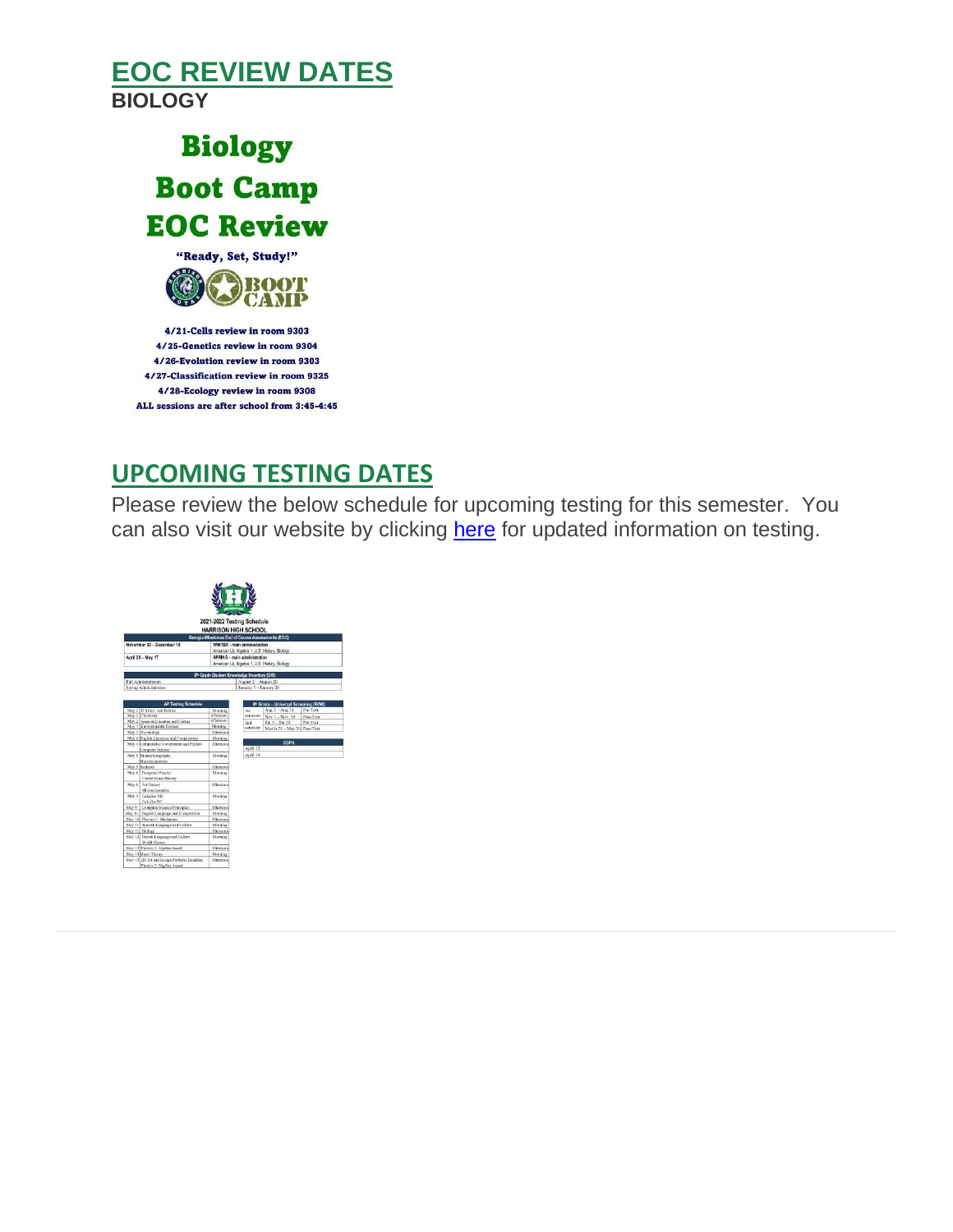# **EOC BELL SCHEDULE**

|                            |                        | 1st Block      | 2nd Block       | <b>Ind Block</b>                                                                                              | <b><i><b>Ath Block</b></i></b> |
|----------------------------|------------------------|----------------|-----------------|---------------------------------------------------------------------------------------------------------------|--------------------------------|
| <b>AMERICAN LITERATURE</b> | Tuesday<br>4/26/2022   | $8:20 - 9:05$  | $9:10 - 11:05$  | A11:30~1:1.48<br>$0.21 - 1.23.15$<br>$0.2120 - 13.18$<br>01203-148<br>(DARGE TISTING IAT A LENDS)             | $1:35 - 3:30$                  |
|                            | Wednesday<br>4/27/2022 | $8:20 - 9:40$  | $9:45 - 11:30$  | $A31:35 - 12:08$<br>83104-13105<br>0.1239-1.18<br>$0.144 - 3.46$<br>(DANIEL TESTING BAT A LENDER              | $1:50 - 3:30$                  |
|                            | Thursday<br>4/28/2022  | $8:20 - 9:40$  | $9:45 - 11:30$  | $A = 1.00 - 1.1.00$<br>83544 - 13-36<br>$C1230 - 218$<br>$9134 - 245$<br><b>ITLASSES TESTING EAT A LUND 6</b> | $1:50 - 3:30$                  |
| HISTORY<br>ś               | Friday<br>4/29/2021    | $8-20-10:06$   | $10:12 - 11:47$ | $A 1158 - 1221$<br>9328-1251<br>$0.1256 - 0.11$<br>$2125 - 135$<br>(CLAIMS TRYING BAT A LUNDS)                | $1:57 - 3:30$                  |
| <b>NDOTOR</b>              | Monday<br>5/2/2022     | $8:20 - 10:06$ | $10:12 - 11:47$ | $A31:53 - 12:21$<br>$0.0125 - 13.53$<br>$-21000 - 215$<br>$2.131 - 310$<br>(DAMA) TISTING BIT A GINDE         | $1:57 - 3:30$                  |
|                            | Tuesday<br>5/3/2022    | $8:20 - 10:06$ | $10:12 - 11:47$ | 83151-1326<br>$9.025 - 10.51$<br>$C1100 - 535$<br>$0.126 - 330$<br>(CLASSES TESTING EAT A LUNCH)              | $1:57 - 3:30$                  |
| <b>ALGEBRA</b>             | Wednesday<br>5/4/2022  | $8:20 - 10:06$ | $10:12 - 11:47$ | $A 31A1 - 13A25$<br>832-25-12.51<br>C1255~233<br>$9135 - 155$<br><b>IDJANS TESTING EAT A LUNCH</b>            | $1:57 - 3:30$                  |
|                            | Thursday<br>5/5/2022   | $8:20 - 10:06$ | $10:12 - 11:47$ | $A31A1 - 13.21$<br>$8.33(29 - 13.12)$<br>$4.1258 - 1011$<br>$-0.128 - 2.51$<br>(DASSE) TESTING EAT A LUNCHE   | $1:57 - 3:30$                  |

EOC TESTING BELL SCHEDULE - WINTER 2021

## **AP TESTING**

AP testing will start on Monday, May 2nd. We look forward to seeing all the hard work our students have done this school year show on AP exams. We have included the AP exam schedule and a few reminders to review with your students before the upcoming exam.

### **AP SCHEDULE**

### **HARRISON'S AP EXAM SCHEDULE 2022**

### **WEEK ONE**

| <b>Date</b>    | $8:00$ a.m. $-12:00$ p.m.     | 12:00 p.m. - 4:00 p.m.    | Location    |  |
|----------------|-------------------------------|---------------------------|-------------|--|
| Monday, May 2  | <b>US Government &amp;</b>    | Chemistry                 | Hoya Center |  |
|                | <b>Politics</b>               |                           |             |  |
|                |                               |                           |             |  |
| Tuesday, May 3 | Environmental                 | <b>Psychology</b>         | Hoya Center |  |
|                | <b>Science</b>                |                           |             |  |
|                |                               |                           |             |  |
| Wednesday,     | <b>English Lit &amp; Comp</b> | Comparative               | Hoya Center |  |
| May 4          |                               | <b>Government and</b>     |             |  |
|                |                               | <b>Politics</b>           |             |  |
|                |                               | <b>Computer Science A</b> | 816         |  |
|                |                               |                           |             |  |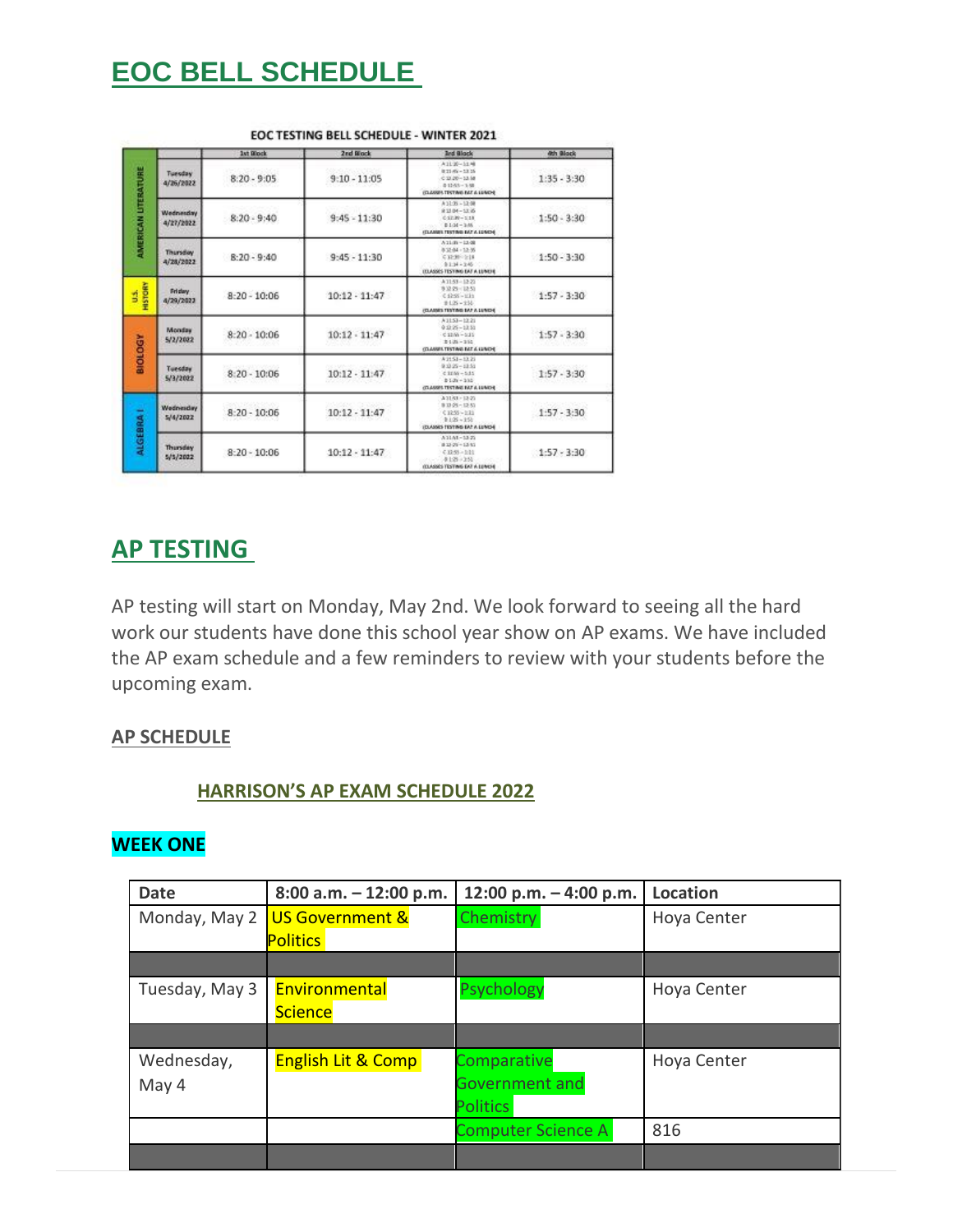|               | Thursday, May 5   Human Geography | <b>Statistics</b>     | Hoya Center     |  |
|---------------|-----------------------------------|-----------------------|-----------------|--|
|               | <b>Macroeconomics</b>             |                       | 816             |  |
|               |                                   |                       |                 |  |
| Friday, May 6 | <b>European History</b>           | <b>Art History</b>    | <b>ABC Café</b> |  |
|               | <b>United States History</b>      | <b>Microeconomics</b> | Hoya Center     |  |

#### **WEEK TWO**

| <b>Date</b>     | $8:00$ a.m. $-12:00$                 | 12:00 p.m. $-$ 4:00 p.m.    | <b>Location</b> |
|-----------------|--------------------------------------|-----------------------------|-----------------|
|                 | p.m.                                 |                             |                 |
| Monday, May 9   | <b>Calculus AB/BC</b>                | <b>Computer Science</b>     | Hoya Center     |
|                 |                                      | <b>Principles</b>           |                 |
|                 |                                      |                             |                 |
| Tuesday, May 10 | <b>English Lang &amp; Comp</b>       | <b>Physics C: Mechanics</b> | Hoya Center     |
|                 |                                      |                             |                 |
| Wednesday, May  | <b>Spanish Language and</b>          | <b>Biology</b>              | Hoya Center     |
| 11              | Culture                              |                             |                 |
|                 |                                      |                             |                 |
|                 | Thursday, May 12 French Language and |                             | ABC Café        |
|                 | <b>Culture</b>                       |                             |                 |
|                 | <b>World History</b>                 | Physics 1: Algebra-         | Hoya Center     |
|                 |                                      | <b>Based</b>                |                 |
|                 |                                      |                             |                 |
| Friday, May 13  | <b>Music Theory</b>                  | Physics 2: Algebra-         | Hoya Center     |
|                 |                                      | <b>Based</b>                |                 |
|                 |                                      |                             |                 |

### **REMINDERS:**

All students need to be at their testing location no later than 7:45 a.m. for the morning exams and 11:45 p.m. for the afternoon exams.

Students with College Board approved accommodations will receive a pass to their testing location before their testing day.

Any student taking both a morning and afternoon exam will need to bring lunch to make sure they will have enough time to complete both exams.

What Students **Should Bring** to the Exam Room

- Two sharpened No. 2 pencils (with erasers) for completing multiple-choice answer sheets.
- Two pens, with black or dark blue ink only, for completing areas on the exam booklet covers and for free-response questions in most exams.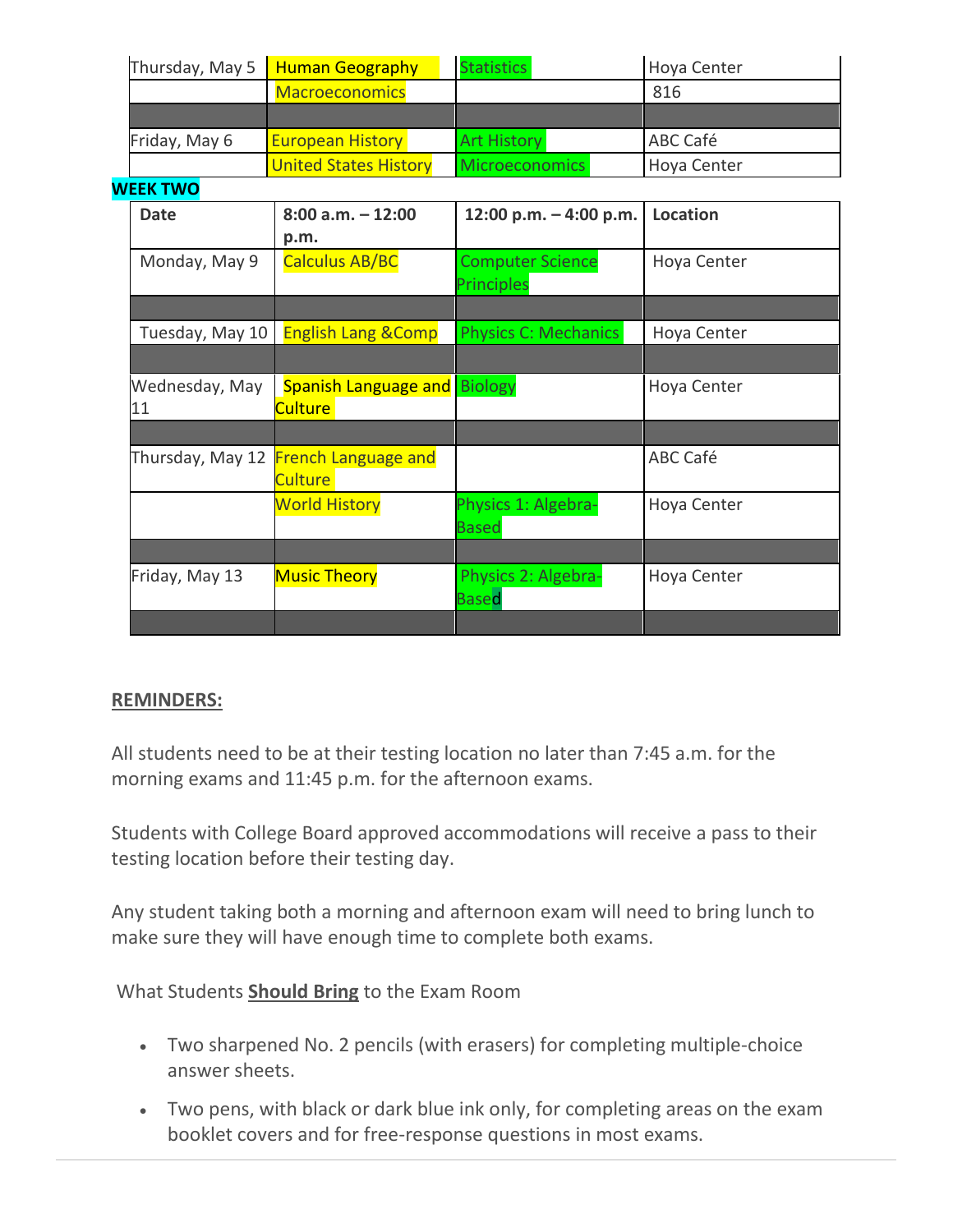- Up to 2 calculators with the necessary capabilities if they are taking the AP Biology, Calculus, Chemistry, Environmental Science, Physics, or Statistics Exam. Instruct students to visit **[apstudents.org/courses](http://url503.cobbk12.org/ls/click?upn=QnVQymdXNhN9mB1Yo7ti6HzWEgkJB76rPptPQeZ-2F4QqAA0eV4rm2ei8Tnp3FmH4EhTfKL9rZQnkzQVb4zmcIdA-3D-3Dbdse_W-2BfLYUoUwwI1tuGClKRhhPOSepcZIFoXnUIMjiA717kQ1i13BNQTwwJ9cl-2BWArXr6-2FDxoCbNFrRaplJKtN7fZ8-2FYatcHKGqAwwwvGM9nASH8dIzziuWWcjYw7Yt94mI44T7euba699gVmFOAmoT9iGy-2F5j7aFau1cBZwTZxUSmH3tKFnX55HpzFk2nWcH-2BnJpX82xA7uY8Soc8DW5j5xraNNhdto-2B7T-2B3pOooIhjHsnGK9TrSt8kVKfPR9EH6d7-2F9BfRSJ-2FFQtrqr4VoQw2fnw-3D-3D)** and go to the calculator policy section within their course page for the specific calculator policy.
- A ruler or straightedge if they are taking an AP Physics Exam.
- A government-issued or school-issued photo ID
- Their College Board SSD Accommodations Letter if they are taking an exam with approved testing accommodations.

What Students Should **Not Bring** to the Exam Room

- Electronic equipment (phones, smartwatches, or wearable technology of any kind, laptops, tablet computers, Bluetooth devices, portable listening or recording devices—MP3 player, iPod, etc.—cameras or photographic equipment, devices that can access the internet, separate timers of any type, and any other electronic or communication devices).
	- o **Note:** School-owned and -controlled recording devices that meet AP Program criteria are allowed only for the AP French, German, Italian, and Spanish Language and Culture Exams and the AP Music Theory Exam. School-owned and -controlled computers are allowed for the AP Chinese and Japanese Language and Culture Exams.
- Books, compasses, correction fluid, dictionaries, highlighters, or notes.
- Mechanical pencils, No. 3 pencils, or colored pencils.
- Rulers or straightedges (these are allowed only for AP Physics Exams).
- Protractors.
- Scratch paper (notes can be made on portions of the exam booklets or, for AP Chinese Language and Culture and AP Japanese Language and Culture Exams, on scratch paper provided by the proctor).
- Computers or calculators (except as previously noted).
- Reference guides, keyboard maps, or other typing instructions.
- Watches that beep or have an alarm.
- Food or drink.
- Clothing or shoes with subject-related information.
- Ear plugs.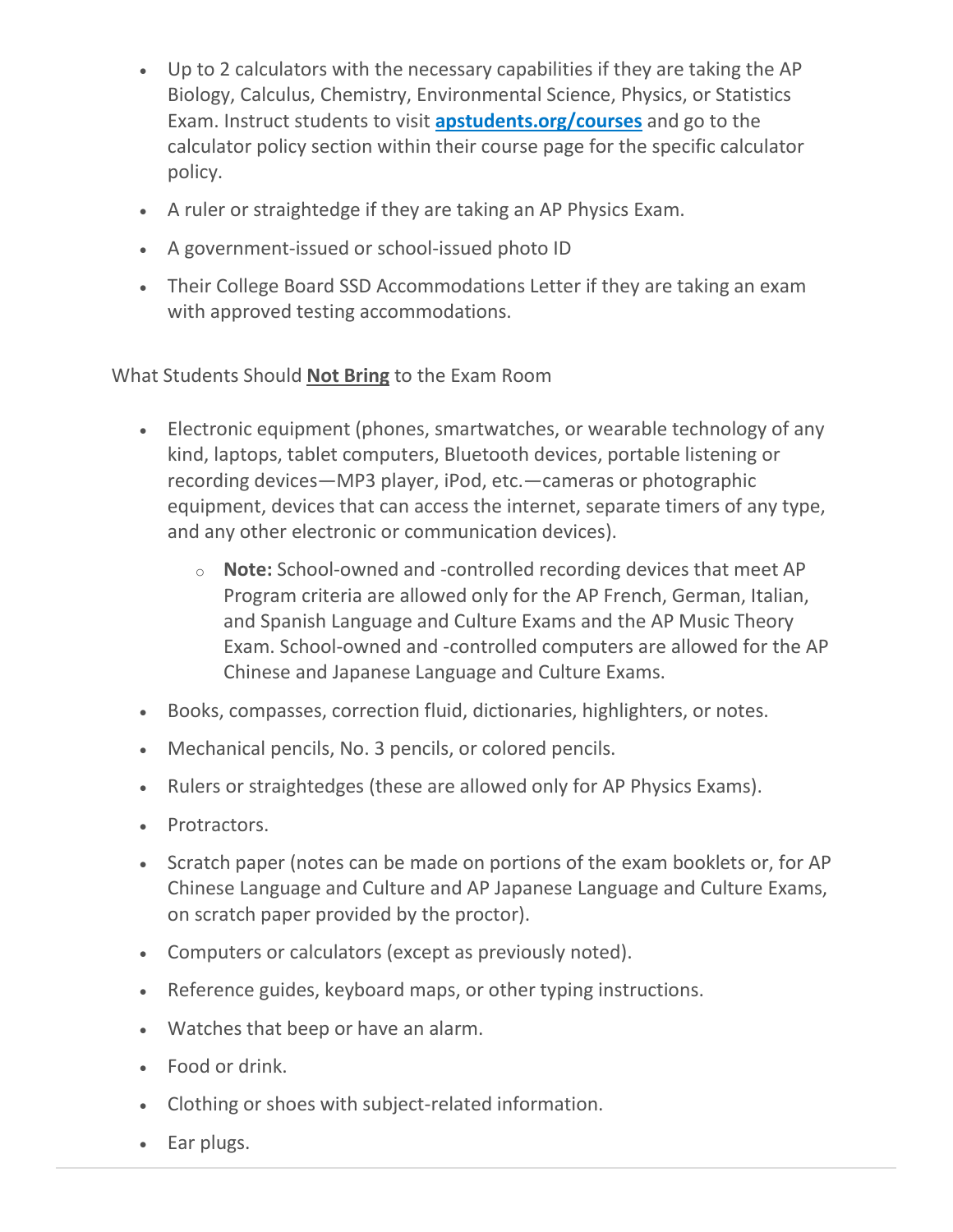• Clipboards.

\*Unless approved as an accommodation by College Board's SSD office before the exam date.

Please reach out to Dr. Sitten if you have any questions or concerns about the upcoming AP testing.

## **SENIOR NEWS**

## **CAP AND GOWN**

Any student who did not pick up their cap & gown during distribution may do so from the Attendance Office.

## **SENIOR PICNIC INFO**

Any senior who wants to check out on Friday, April 29th after the senior picnic (1:21 PM), must complete an early check-out form and turn it in to the attendance office by April 26th at 3:30 PM. Click **[here](http://url503.cobbk12.org/ls/click?upn=kYpeu9rJVSU1acS4VG0V9dP8zXnygu7Up5qBE7usQ1ge7I2QSEuv2APaQuIa8x0SfNNzVhu-2FzuTLLNHDo4H9B-2FS-2BoCXMUyalfdWpWAjyUruaG8cL7Pf72aZpkVzX-2BATCcUAz-2FtdJmTEEOFsSIW8GA2BeV0btYfEZgvWRKuEZZ-2BG2WPr9QseMO9nVfA2YJoqDjoHKX8hQpBL9Nekgqv70-2B89D0i-2FVuVJ2qcGvLnXphZNAS29GkTKh7aZbNeQLD1Wh0aSOkPaYc3blXnw7d9ze2Sz9y4dio1A9HzXt081XoJiMEG6uixzIOiQGhnU1dQFin3I1Io3pJmLCYzj5zrrxuEg9o3TsZA4tnW9mEAqJvO4uJD282PIIR98rqDb64vjoHxCsWOkV1iY7eTiYTxwJThmsM29fySI9bzCj7Kn-2BaYq4cDn-2FP2NFsSjxi-2FrwpI6pnGzHANgAS6qvylraimT9bbeMPI1-2FcDdHoZlBSFRMe1S5FDH1Lv6UHGXlcGpbhkAod3eo5IeYeEFZl3Z5Q6T49WwTMTw8DsLvdeNEyFQLy3AeW7KSMofU69r-2BrE1y6bFyYz7VmZgCtOFvyF-2Bgy4AhOA-3D-3DMuOn_W-2BfLYUoUwwI1tuGClKRhhPOSepcZIFoXnUIMjiA717kQ1i13BNQTwwJ9cl-2BWArXr6-2FDxoCbNFrRaplJKtN7fZ8-2FYatcHKGqAwwwvGM9nASH8dIzziuWWcjYw7Yt94mI4rK6GRvaD2zeR0hhnmE88-2Fb-2BBSxnsxJlI38IHX6oWd2VI5G3ojP3p89vs6ntX1042jocivRYjtUQuPzIRHTbVAYwhGFYs4zAAeV9rWZNZTJEihHXj-2FArl1ZAVGuPmO0bOjdsyIgO8DZ-2BHPWgvJSEBfQ-3D-3D)** to print the form.

## **SENIOR WEEK**



## **SENIORS: SAVE THE DATE**

Did you attend one of our feeder elementary schools? If so, save the date for a senior walk on the afternoon of May 20th. Vaughan, Due West, and Bullard – 1:00 PM Ford – 1:30 PM Frey ES – May 23rd at 8 am Kemp ES – May 24th at 11:30 AM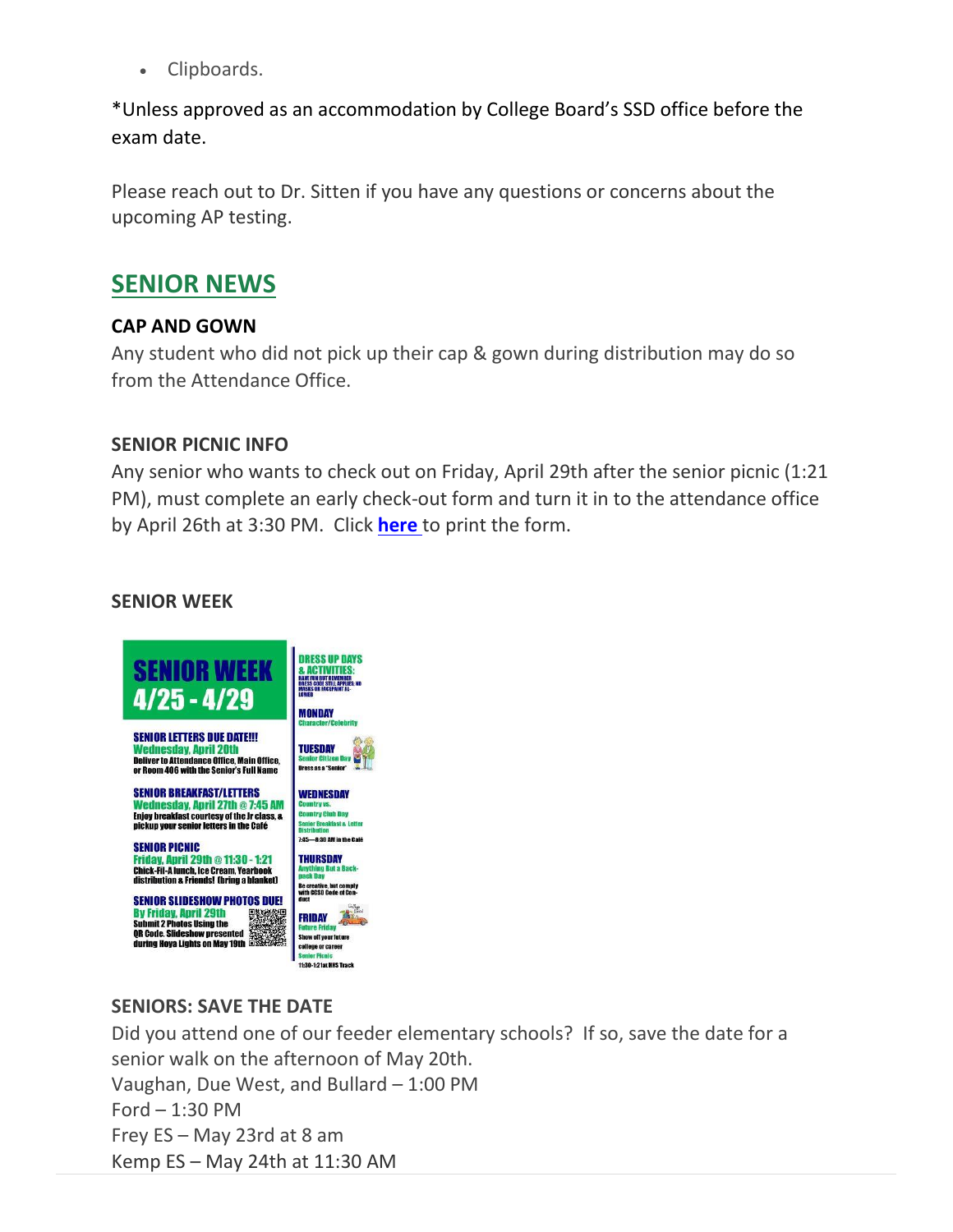Please remember this is a student's ONLY event. Click **[here](http://url503.cobbk12.org/ls/click?upn=HU5K2q0Fz5ADTGboxPzOzUx-2FoxqvD40X8ef2vsqiBoK5Aluz-2B-2FV-2B0dcKM-2B-2BvT2tGXYAbR0DHQ-2BOcFspIPjcNl9reKXyQ8kM3d2p5MR2dgXTHGmUt0epyfSyD0aXmTuu-2BtMrSitMsCMBpnv-2FxQN8cfvt2NSVbKweijP2ITY4cVK9pBBLgmyPaypXH-2Bzd-2BPs7CY-4o_W-2BfLYUoUwwI1tuGClKRhhPOSepcZIFoXnUIMjiA717kQ1i13BNQTwwJ9cl-2BWArXr6-2FDxoCbNFrRaplJKtN7fZ8-2FYatcHKGqAwwwvGM9nASH8dIzziuWWcjYw7Yt94mI4VoV5Dtwf2vQzmGwco-2FZ85b8fmRayp27T8esM1Z8mRj0dHPYSsNeh9N3xJYH6LjArrYKObe9yZ0E8gJ-2By23yIAkmASyjmfRlV1syFcSqLLVXbRN7SpIgPeCwk9CgKqfClvT0YeEVBab4uXuQOk7gYtQ-3D-3D)** for more details.

## **BACCALAUREATE**

Baccalaureate for the Class of 2022 will be held on Sunday, May 15th at Sanctuary Church at 2:30 p.m.

## **NAME AT GRADUATION**

Want to make sure your name is pronounced correctly when you walk across the graduation stage? Then please upload your information to Flip Grid. Flip Grid group [https://flipgrid.com/0a84188e](http://url503.cobbk12.org/ls/click?upn=kYpeu9rJVSU1acS4VG0V9dP8zXnygu7Up5qBE7usQ1gecV2TljFL8x98-2BlIBHTra483oT8HWv3BxbUy1y3g1YWHrQH0DX0eRwzNdJR-2B4b9dqruBNiAV-2FBwoG5u1-2BRTjtGdWhnranwNUsKmvfhiore0F4WG28ErQuPSBv4PmuQli4oKOl9Zb7CyPGSUwYsp4eVXI8uPnJB1ksmBTfTdiVtPDR54uVC8T5Bh1WNZaMlJiqTRKY6c5pASqP27OGciYyv8ehHXV8sXx04sjWTFHN9Mtk2CryjHcnW-2FdMcZrlG-2F-2FK1pjbHXoIi-2FfXFyeo1WncQxDG8r9m7yjpuue5pGVwpbdr5GM1I0ZKVWLtPPPQ8cmi7vwDjn7Sk7k6pJomplX6DsbsnlezSNcQdi-2BkmWhpknP7dvIy-2FCH2u4z6BXk1AOOrx2-2F7HgSEJg6ra6FQ8BL3o1UbiqIy8dPbdQVWdxEfgZOy8HbZb9uqH4G3kk9LCcM-3D67Gh_W-2BfLYUoUwwI1tuGClKRhhPOSepcZIFoXnUIMjiA717kQ1i13BNQTwwJ9cl-2BWArXr6-2FDxoCbNFrRaplJKtN7fZ8-2FYatcHKGqAwwwvGM9nASH8dIzziuWWcjYw7Yt94mI4d3gTH7sutTQoqa0x8Q00lZxpp-2Bgag-2BlFjzdjgaaUQ5cr3g6IgkvdGVR-2B6ociv6etbp89jd9Wk5vqIRbfv4ZMGuqeJRsCUHS6Cj-2FWu-2BFXFBLSTyMCl5yDRamSX9eyM3WOjV0u0p1g7CdMpNu3x-2F-2BVnA-3D-3D) Seniors, please use your @students.cobbk12.org email address to log in and access the FlipGrid topic. Please speak slowly and clearly your full name (first, middle, and last).

## **SENIOR END OF YEAR REQUIREMENTS DUE MAY 13TH**

The senior graduation survey opens April 1st in Naviance and is due May 13. Seniors must complete the Graduation Survey so counselors can send final transcripts to their post-secondary school(s). They will acknowledge where they want their final transcript to go in this survey. The final transcript is sent free of charge. [Click here](http://url503.cobbk12.org/ls/click?upn=HU5K2q0Fz5ADTGboxPzOzUx-2FoxqvD40X8ef2vsqiBoLQCWvugYev7fVF7I3y-2BdLP7NxqSqaQL-2FzdjeF9qOa-2BHyorUEcRHpWE7oEZmy11YSLzQMVFaHtJIWVJimXD4fMy-2BAlRVJaQAcAwnOlGPWAxv66CMFQuG5-2B7271ls9j1YIN-2FFtiSnIk93GkBdmdabCULhEXL_W-2BfLYUoUwwI1tuGClKRhhPOSepcZIFoXnUIMjiA717kQ1i13BNQTwwJ9cl-2BWArXr6-2FDxoCbNFrRaplJKtN7fZ8-2FYatcHKGqAwwwvGM9nASH8dIzziuWWcjYw7Yt94mI4ImtnZQvm3HkCXGDSxywyqC-2FpvbpJzky2OsyqJFiSTRateH24CBBODJKeE4msogLXGPc4QkZ10VmFuURPw3S6AmQ1swHbP9nmcOWO0TXpfhlY7redl8z8NibNDWHqXlYrT45wHE0KaWMulbL6-2FYgF6A-3D-3D) for more information and detailed instructions.



# **PTSA MESSAGE**

Next week is one of our favorites of the year, Staff Appreciation Week! We get to spoil our staff and let them know just how much we appreciate all they do for our students. But, we can't do it without your help, if you'd like to make a donation to help PTSA provide breakfast and lunch for the staff please see the requested items in this link:

Volunteers 2021-2022: [Harrison Teacher Appreciation Week \(signupgenius.com\)](http://url503.cobbk12.org/ls/click?upn=Q-2BKaVIKfS2AqG1NntRWXIqe3VLrAF6HtQZXW1Eop37-2BHD1-2FJeBI8RcsNCzxppcBz0DlAzN5HVHa4jFBsYhEq-2FTtx4F3uDw8i0Et4Ko14jOyvmI1H-2BAf5gG-2FKDqhzv-2BKLCWwno-2FakN55PshkPrF06wgDJbOuLrKQ3ZhG9z2-2Fz7q13DSthG-2F8fpXrm-2BwEspJVj5qS8OF4DkAawFOFzwj4NZK7MbjlTw-2FgrDJrhVh-2BCuct-2BxS8Ogo1FxUYwbSLEJz3DI-2FtQcc-2Fti48H36bI4Mo-2BM3QQsZ-2FRBcerhuKqwHHGsfvy0Pm8e52vIrNJZpUA9UNod91eI4WqhEnsbeoAsTO3ar3jSbQZh6mV2-2FB7iQPcPvSjUoIFJz10DM5M26jFlFoQladxN6dQ3-2FYVrTPwPykS6ik-2FQ5adAx7D9DBPnkh5SaGcgajvUyw-2FSMBXHCtGB2rCiXAUIEU-2BnCIxBndYG3oXBgLFJCTxjWkj78JThm3aTs5ecdjA0mzBx-2BLrUl8EUo6xPSfEkg6-2BWoQZXU5CO3zJzoJED-2BqH4KhUNAWGYOtsU4FcYWLauT4eLEK7zAfy5zwP-2FCycEXoRbYP61dxjVOBKow-3D-3DOpWS_W-2BfLYUoUwwI1tuGClKRhhPOSepcZIFoXnUIMjiA717kQ1i13BNQTwwJ9cl-2BWArXr6-2FDxoCbNFrRaplJKtN7fZ8-2FYatcHKGqAwwwvGM9nASH8dIzziuWWcjYw7Yt94mI44I9BajjY4m65cMgdxcLyZ5a5RVNYXgdr-2F-2F9jluaWiZGmp-2B-2BddUUrhC0vmZ8q9ZuAd-2BG0axbE0sJ1mWQ6F4GRdx9W0y1R4DjAhJI7rlnZ9TXbJkeFuAVYauVds45TS7kUIQjnCpyYsoS3BMglWeGZMQ-3D-3D) As always thank you so much for your support!

# **PARKING REMINDERS**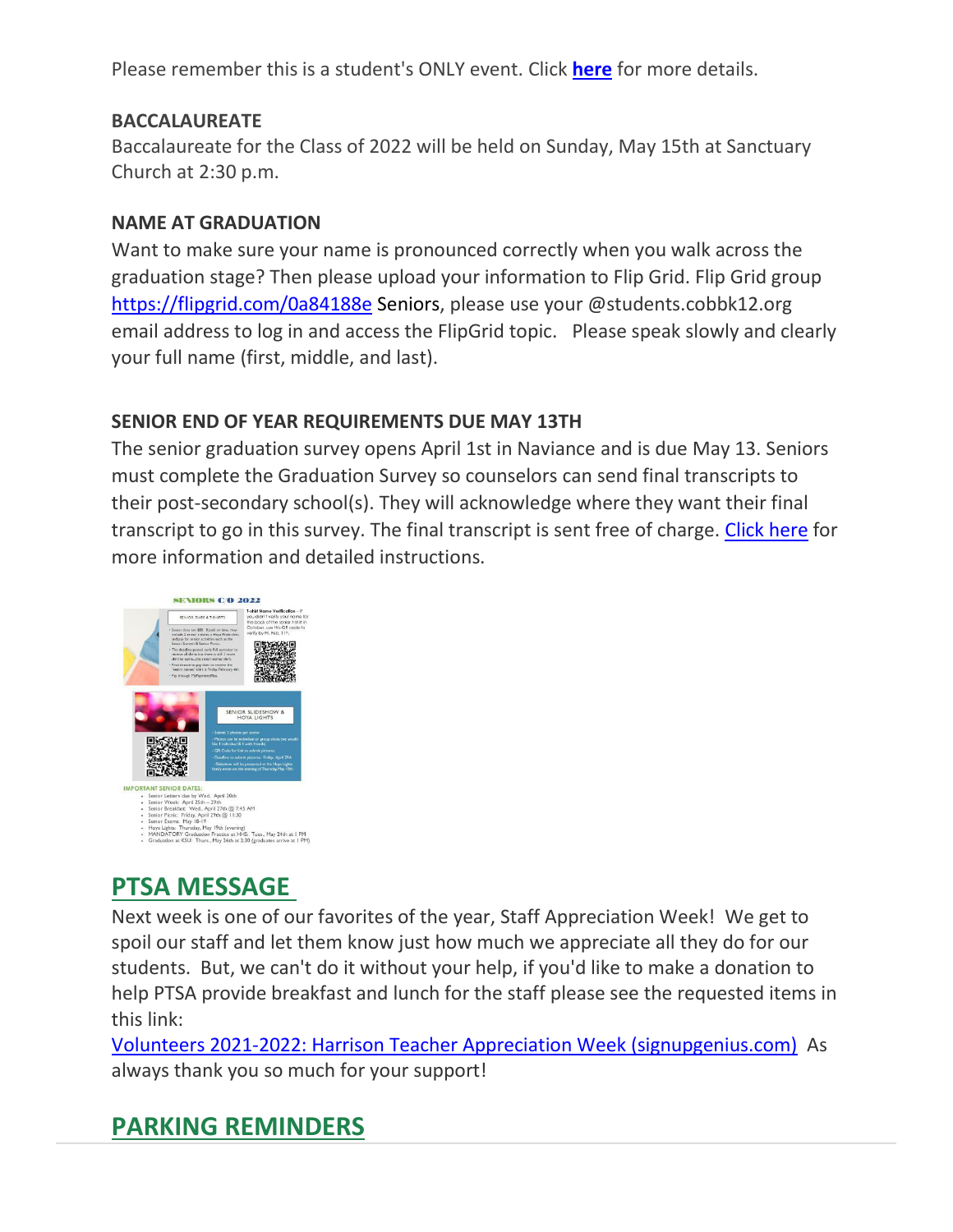- Only students who have purchased a decal are eligible to park on campus
- Decals must be adhered to the windshield in the appropriate location
- Sophomores are not permitted to park on campus… but can apply for limited parking permissions through the athletics office
- Students parking on campus without a decal will receive disciplinary action and fines

# **YEARBOOKS**

Yearbooks will be distributed on 4/29! There are less than 100 copies left. Don't miss out on the 2022 yearbook. Buy yours today at [Jostens.com.](http://url503.cobbk12.org/ls/click?upn=oq5wnnHoD1NAxpT8rNAGXCi6FsaKV2ZDSnjsLHYaUVs-3Dy2MG_W-2BfLYUoUwwI1tuGClKRhhPOSepcZIFoXnUIMjiA717kQ1i13BNQTwwJ9cl-2BWArXr6-2FDxoCbNFrRaplJKtN7fZ8-2FYatcHKGqAwwwvGM9nASH8dIzziuWWcjYw7Yt94mI4Gk-2FMxZDab311cnSfBRokO4QGMpFsBi-2F9P2BkIdz6b2uyTusSqa1wNenVmTJ1Cwm-2FADxxoDLVSJV5GDHCzUabD7kvsT2FMzA8Ri4GRclK0FxFJTR2ii80A0YW1ddIEEjpFsmU4MeDxezJIPb9Go3K3g-3D-3D)

## **CAFETERIA NEWS**

Please check the Food and Nutrition Services website frequently for updated information on Paying for Meals, Menus, Allergy & Special Nutrition Needs, Wellness Information, and Employment Opportunities.

[Cobb Schools Food and Nutrition Services Website](http://url503.cobbk12.org/ls/click?upn=kYpeu9rJVSU1acS4VG0V9dP8zXnygu7Up5qBE7usQ1jRmGDEuj6uzT9FPcnvQys9X5dnPemZru5Ni9W9eLDPVYCMFOqeP9qpwdpInnq0B-2B85Pnvvf95sM3pV11jm5VaJGEJvAtpb-2BAol1iMoX0JCrJK5P6OKolyE8avEok22tlB4O5-2FquESvx5ek-2FrswCaIhodJHX4M-2BKaYpaA1tXWrV7pdyfi6nHzXmH-2FnsIxy5uKjBiMT5eukUonPWLiuAxz-2FGJOw1bFqTtkcweUclAxkPRQz8ycoosBl3d-2FWayeSLfTrLhYM2Ny9Q-2FVfLpJEWBKH7wg6OVA7xFSz19SOmaG6-2BkhbfaDXH9qpSlxsPGgB4g50k204ZVBVFnjl-2FFsDwGpHy7cnQ7TndxRlHL8eXhHNLe2PT-2BNXbID3dgcxauCn9QnoijMTvXsPIKupOS5xzMwOM109ywvPp9aqGBcqij9LW57IeH5JTK8weqcOZW9zJdsG-2F8YGy-2F6GbHAk14rRwLUgdUram6nl3gpWHTaWP787BedmRXUGj68oiLlddYQWVyuG1WhAxgkd59k2M5yxDzMiA-aCW_W-2BfLYUoUwwI1tuGClKRhhPOSepcZIFoXnUIMjiA717kQ1i13BNQTwwJ9cl-2BWArXr6-2FDxoCbNFrRaplJKtN7fZ8-2FYatcHKGqAwwwvGM9nASH8dIzziuWWcjYw7Yt94mI4tadGPdp492N7AULGQuDI7Kr2Xj2tOhTpWuYniRK-2F7AXwlAByu9d8h-2ByVxJS4Gkp1rj1T2QpapyV4GQVVmNOS7vv1dV9DHQRk8xHu8Hybv-2FJbmio3GcOVRxrF1CF5WXIhpm0iXrU1DA1lmUkKGNKTIA-3D-3D)

## **HOYA NEWS**

## **CEOTY OF THE YEAR**

Please help us in congratulating Ms. Kelly McNearney on being announced as our new CEOTY of the year. We got to surprise her last week in her classroom. We look forward to celebrating Kelly next year for her hard work and dedication to all of our students and staff.



**TEACHER OF THE MONTH**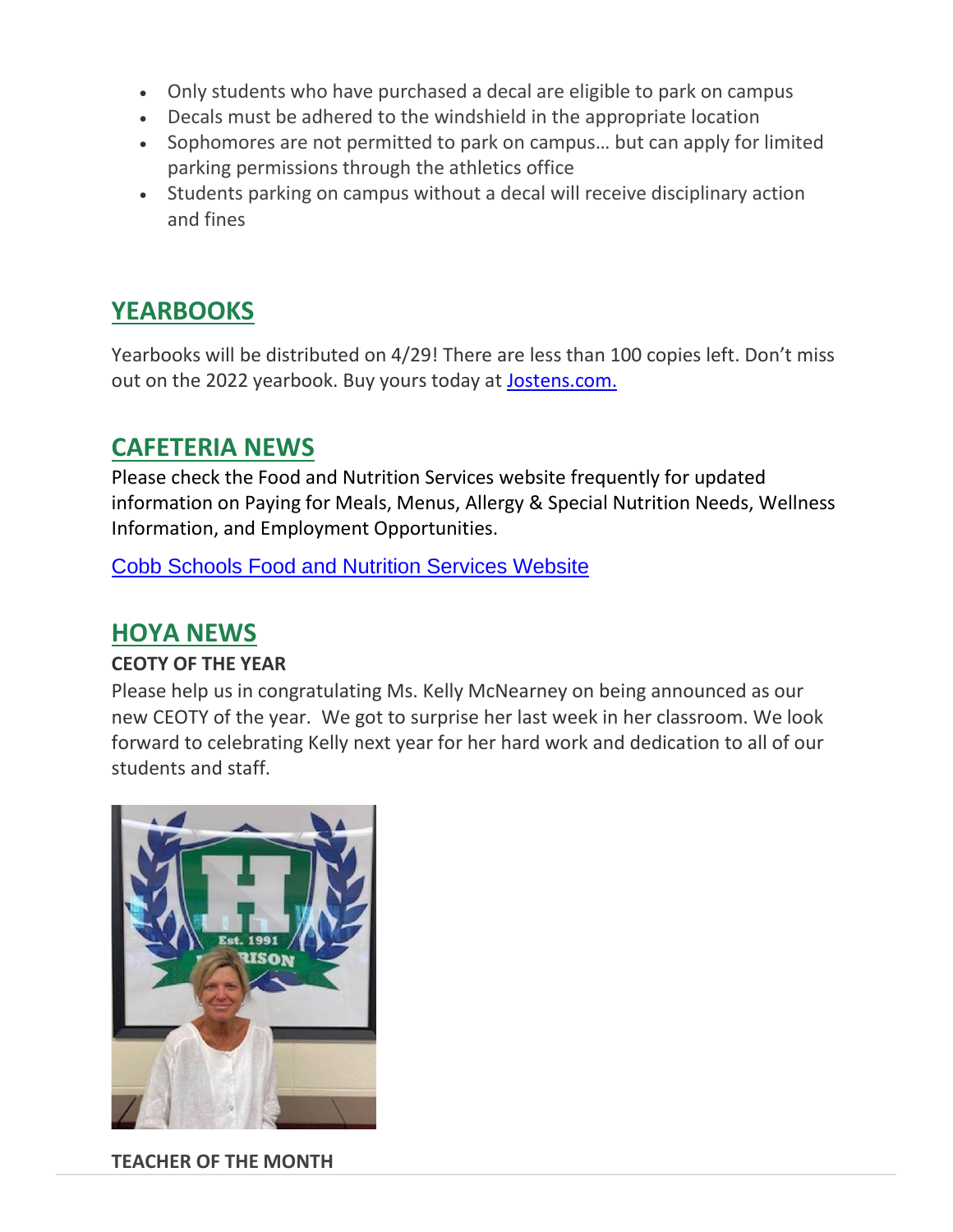Congratulations to our awesome Teacher of the Month, Mr.Ward! Thank you for all you do! Well-deserved recognition!



### **ROCK-SOLID AWARD**

Each month we award faculty members that go above and beyond to help Harrison be a great place to be. Please help us in thanking Ms. Calhoun, Ms. Kor, and Ms. Schmit for being ROCK SOLID!

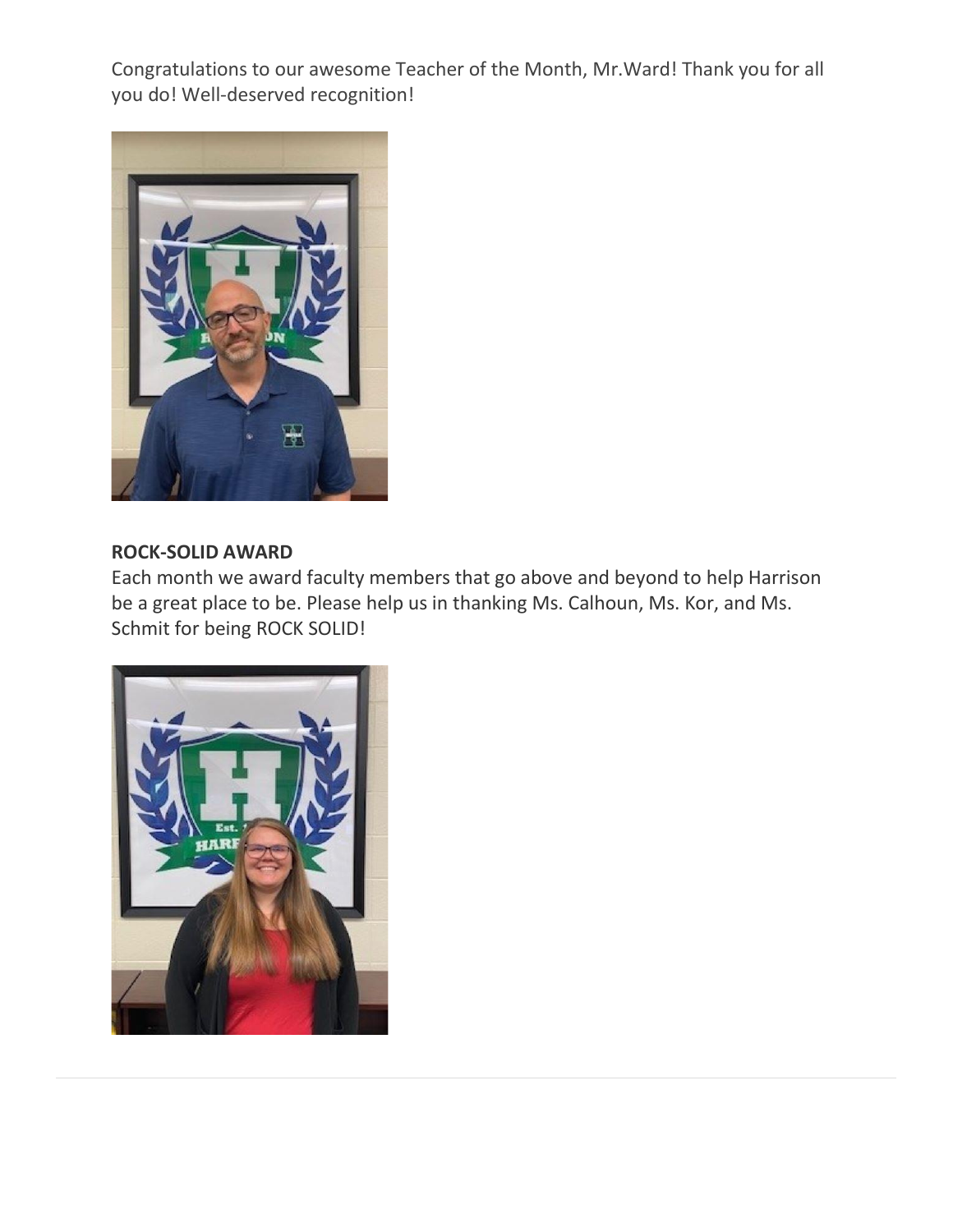



## **CONGRATS TO HARRISON'S AVTF PROGRAM**

Congratulations to Harrison's Audio-Visual Technology and Film program for exceeding all standards in the industry recertification process. Shout out to Mr. Phelps and our AVTF students!

# **COUNSELING NEWS**

## **COUNSELING CALENDAR**

Please check the Counseling Calendar frequently for important dates, including Virtual Parent and Student Q&A sessions, Virtual College Visit information, and much more! Click here, [Harrison Counseling Calendar,](http://url503.cobbk12.org/ls/click?upn=kYpeu9rJVSU1acS4VG0V9dP8zXnygu7Up5qBE7usQ1igGUwZrC6XsT-2BeJUHvB2X-2B0TsDWPPid3SY5dOGZDm42n-2BiKBv1q7RGP37qncUjoK7l9Uj9Qwi1DO0s8aB6P9BNWmAeI3prXLeYz9YS0Ndg-2BqyIE5uw31QDIpRsWkny4f6VyTYKyVFcaq5yUkom3bHRSE6zUO-2FdFqc88d4M8vxAslRze6MrNJmorOLMfogJMzBoOg2uqaLjvBVnrqwiuXa4-2BfqSyCs89mlOWuOFD9a1mZNkDj8lrCUq5cPeegD-2Ff6xX1w4bDjD-2BLNfgxsNq4w7qSlnsCpsPZZTvoU1kTJ3pjn5P3us63f30mqed1KxXvMHgCR9iz4ASXStaWM0KfgAqWImOog1qNURd7eJjBZiABRtG-2FPqEnskonuuO-2FrYRbydLPv55IgVwY6cLpRaZG30T3flv1AmL7ecgaLDffy4Yzx3OjRI696Cmw5ZMjiWXyZlU8I1InadLAfbvVf7Zi-2FKsA20PU4S7T-2BEyQKOu15DCVmpS-2F1-2BhAVrc4lg8QxhCYSCSNcO2wj0VSEmChgoLHBgdhfZaAnphsniE5yZT-2Fs1OMTcduUiassCDw4MOp9jWc0EKRAne0FuDFuRBg63wnT1xBCpZHL3cG444JKaenweyxZjxBVTyIzonuX-2BXF1zzdtk-3D4yoR_W-2BfLYUoUwwI1tuGClKRhhPOSepcZIFoXnUIMjiA717kQ1i13BNQTwwJ9cl-2BWArXr6-2FDxoCbNFrRaplJKtN7fZ8-2FYatcHKGqAwwwvGM9nASH8dIzziuWWcjYw7Yt94mI4iw-2FQt88qQS9SaYXr1Mn0VtvF-2FZATXmV1TKDpDprb0zBqKAZHN-2FNI2c3KezKmUFgz4iqYvxZgYVZLTSrFbcbSuoyZsC-2B2EpOum5IR0k0ZHbllFZMHLmTATy8Ahx9j7-2BOP0-2FI-2FBLYw6RVsUTRNcqW1Lg-3D-3D) or go to the Counseling page on [www.harrisonhigh.org](http://url503.cobbk12.org/ls/click?upn=kYpeu9rJVSU1acS4VG0V9dP8zXnygu7Up5qBE7usQ1jRmGDEuj6uzT9FPcnvQys9X5dnPemZru5Ni9W9eLDPVQv1nlgJlEhuH604nAqSD3OqQyibnj1RQKG7Z6j9pc6CZrfICxky6qrwNjgYWPheCkm6k4L-2BDzJCdILA-2BvlBxuU6-2FstGGVmyFvSHanPqOfZsT1-2BL3UhGsHYEVqOOnfgAUjfRt68a6fQJN0cYLwnbGK31NDrebYRfqYLY4tGsE-2FNCmpru7JAcyIPxhC3dt7Pr-2FBka8wbKrAcSDd0KGycPCijk6OFq8h6cVosK7WE7pB6gKk-2Bg76-2ByiHlkA0xo-2BC91rFbDrHLSQosAupXubGFX9jlmyDp4Xh9LB6ztKkB4Wpmy4t67PLnCg-2BoP77reRMQPX-2FhNJdqYAUxb-2FogabQyFSCtTgUCQ5inm7ZQPd1OVfWq5CEO4fOHd0lh120pz065GYp-2FDGoH8fn4X6fLKM1QQnWw-3DP_W1_W-2BfLYUoUwwI1tuGClKRhhPOSepcZIFoXnUIMjiA717kQ1i13BNQTwwJ9cl-2BWArXr6-2FDxoCbNFrRaplJKtN7fZ8-2FYatcHKGqAwwwvGM9nASH8dIzziuWWcjYw7Yt94mI4NSaJ9g7icBcvTv7jC7Kma8d2SrjMog86RrEjsWayZslmIaWha-2BBwa4ROabzWLZSNdIKskdKuq1VAk5XZ7l6Vp4CKTbmb-2BfrxD2jtlOrSx-2BCDYSjY5NrAdxukCzLYeMVpcAWt1uUv3NqWzqlP1zBJ6w-3D-3D)

## **UPCOMING COLLEGE VISITS**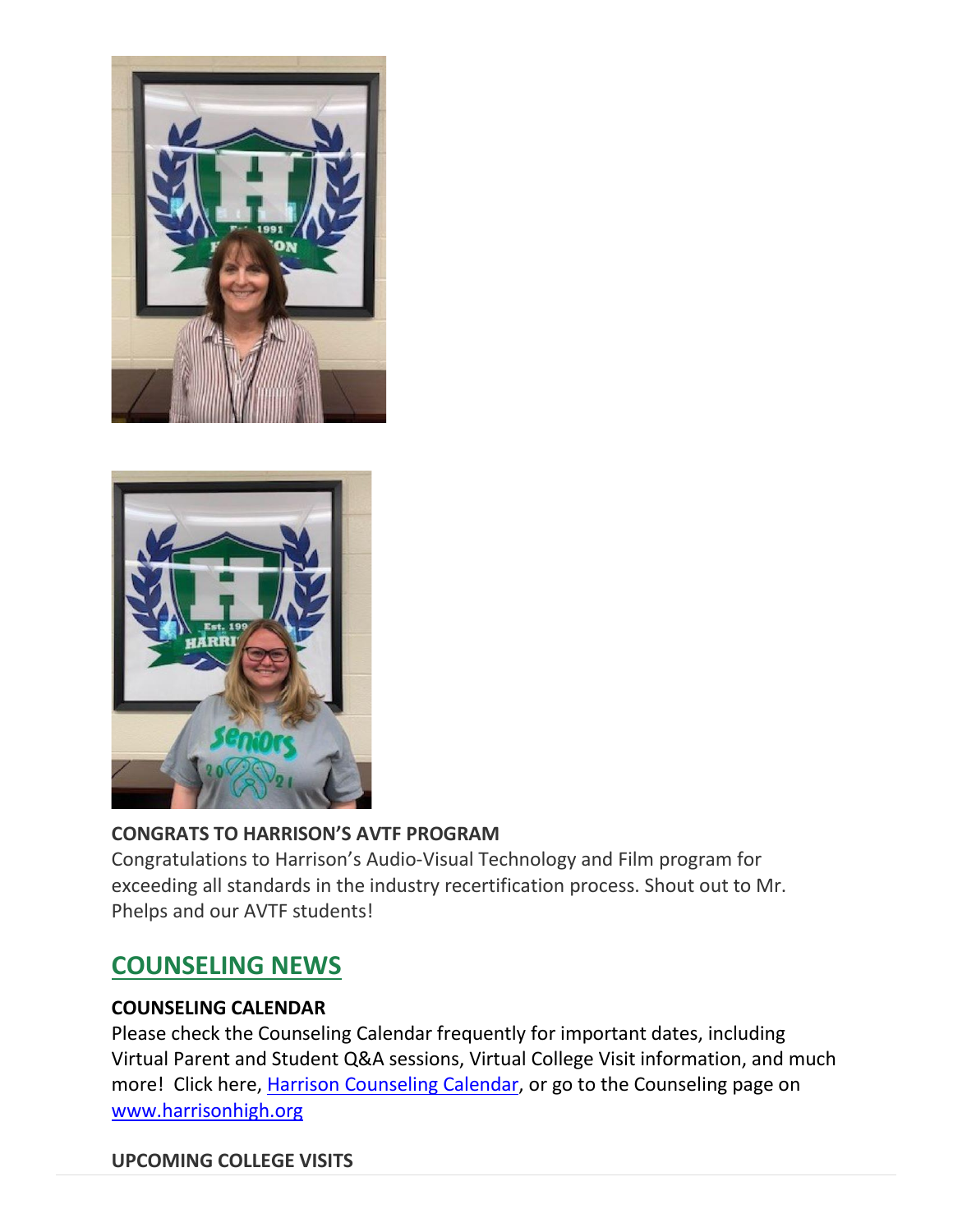We have several College Visits set up for our Harrison Students, both virtual and during lunch block. Please check these out here: [Harrison College Visits](http://url503.cobbk12.org/ls/click?upn=kYpeu9rJVSU1acS4VG0V9dP8zXnygu7Up5qBE7usQ1gjJ2KuMFhtfI2x-2Ff4v7Mfrxjo-2FzJAMzmBp1pISxXOAxaTI-2FtsKP50Bsk89nbXR3XIbSbBwhOYAopZKGB7qKoJ4CMPV3cX7W6LCqmvfUF9gdtey6zL6-2BlKMD-2FYSGM0xVXZYLWmk-2Fgr-2FUDCPQc0z1l7-2BKnWcv0JSHtPzMFy67hr24iANfSQniyX-2F4HSDur9tNwfamJ13wrpuGeWpq0jXwgGozQUh7m0xIWlBdwVvQWcLkXUNeUlxl5bgxdaM1qg1MFJTOv9svJRlj32E73MXtiBwKOqa8k90vKhuMYJUoxHnYZi71Rh-2FYFWoTgbhs05mTkXj76TBQ-2B2he-2FUxtkW-2BaylJt51CyThypx12E5BlXyf4WxEjMGpHPoCyXdP3yJDCCUy5MhCt8gCd1da7pqGDG3PxG6c906KntXIQBykT96qfZMdUGKYs2FWO5ZcagUBmn2oquQEry79o0unjFs-2FZSuHH4R6MoWlAUXvXgqikHZgK7b7sJxw-2BQElgqiD4i6tWtqGjoWWDeNPthcAo-2FMJzh5WXFwF-2Bkm77vqL6DbFxONPlcyH8qry0eVy0vympktKptuvFRI9iTl611zcKEPUDr1AqHGTGQuM12UrZc5F0QkbMs025H796hUrMMy357OyTq6qEFo-2Bo-2FHdAxkTX0cU1pL1yiwNT18q4xx3aFG0uVjIP1GBS6TYGRf62kfO0yzk2COxxoW4xV0yTNBCO-2F77Ypt8a63bYJxd-2Bemy-2FyJsPvF7GrQYsKOZMzpqJ78jJhXycRUuBezBYHnMrm-2B98Hue25VOTZoBeSqUgWlzZgvo-2BTnWmffZqv0mZn0SvvCyzp1AKNSOcW5SuAep5S7Knmlntbnd4K3Gt3sIrCrELqxEnq3ksk-2F-2BkLCKsL64gwqJy3SFU1aaIlrQG29NnUmXQH8ZUSoRRlMCycIcKVws0AibG39eTBqbGLihInFzvpX3X3AfAWBUMMjgiDJ-2BfLE1v40ngOBD0-2FUwb2XxQnZWN6DQLTXJ85wht1tg05Kt1tg8ctbdrYSOob4ZIrh6RpdG5Yp4HcTSbs-2FaJQkjc0nI0Rpn0ZXZXjablREYX8u-2Bzrcn4qiP2e0k5StGmIH4nMw8LTQkYYY5tvo6UDIB8nV2fdOJdZQEVElNJzH4109cK8IYusIImISt2dHANgtk5pK63rwyslPAq979XTNwJb0s5hZFbnq4wmWvqdz8-2BMx1hhiC76fOnjjBka0A5ilOSr4X83RwGGHRoEZbPajmEX3lhOzr0HxNkyYK4-2B0FKbMqwbZjICQCt4Ppoh80pRcfSee66vchJVepZlDlDOZlQWTO-2B5ltY-2FnwfXLI5FnrsWi9mt6-2BPz9ecdabghdp1tAAQaJEkKTrG-2B8bsKZx53S9UI-2FR-2FwXJLahtGFaEva-2F8XBmo47KJG7ssY3bw-3DBCpL_W-2BfLYUoUwwI1tuGClKRhhPOSepcZIFoXnUIMjiA717kQ1i13BNQTwwJ9cl-2BWArXr6-2FDxoCbNFrRaplJKtN7fZ8-2FYatcHKGqAwwwvGM9nASH8dIzziuWWcjYw7Yt94mI4ob8ekJknVq5Oy1CBLYKYKlR9EexDnkF-2BrbdFBDnfkWxuby6NgTv0Padfp-2FCkfdAh4Kss96vDAO7q8idnlzjRSEGidEBXH0SzPj4BGxRhip40MiN13LXv-2B1OwH2Kbold9nPFZJbozvTQrQUd6pGdYpQ-3D-3D) and on the Counseling Website.

|        | april College Visits                        |                                                           |                                              |                                                       |                                                              |          |
|--------|---------------------------------------------|-----------------------------------------------------------|----------------------------------------------|-------------------------------------------------------|--------------------------------------------------------------|----------|
| SUNDAY | MONDAY                                      | TLESTAY                                                   | WEDNESDAY                                    | THURSDAY                                              | FROAY                                                        | SATURDAY |
| 27     | 28                                          | 29                                                        | 30                                           |                                                       |                                                              |          |
| з      | 4                                           | Б                                                         | Spring Break                                 |                                                       | 8.                                                           | 9        |
| i9     | <b>US Marines</b><br>F2F - lunches          | C. Dental Assistant<br>School of Atlanta<br>F25 - Junches | Georgia Gwinett<br>College.<br>F2F - Junches |                                                       | Б<br>University of<br>Alabama-<br>Huntsville<br>F2F: lunches | 6        |
| 打      | я<br><b>LtS Navyy</b><br><b>F2F-Hunches</b> | 8                                                         | 20                                           | 21<br><b>Kettering</b><br>University<br>F2P - lunches | 77<br>University of<br>Mississippi<br>F2F - Junches          | 23.      |
| 24     | 发                                           | 26                                                        | 27                                           | 20 Superior Flight<br>School<br>F2F - lunches         | 29                                                           | 30       |

## **CLASS NEWSLETTERS**

Class newsletters are now sent to all students and parents through CTLS, and you no longer need to register. Please make sure your email is correct in

StudentVUE/ParentVUE to make sure that you receive the monthly newsletter. Your most recent class newsletter can be viewed using the links below:

[Freshman Class of 2025](http://url503.cobbk12.org/ls/click?upn=kYpeu9rJVSU1acS4VG0V9dP8zXnygu7Up5qBE7usQ1gjJ2KuMFhtfI2x-2Ff4v7Mfrxjo-2FzJAMzmBp1pISxXOAxaTI-2FtsKP50Bsk89nbXR3XLeXw5RieC3J5OQl8P6Ni6XYZkiz3XKqcGBFqq-2B20D-2BQZjEm9NMWIizgIzZta4OdUEVghphitKr9LZ5IYb-2BJtu-2BJpiyISx12hf8AMFUyDeE5rB0yIOeF4d7FWHWRlx8gnfZyw-2FvxD5FKq0Lyn5zpD0wPLCd2sw3GV9owTfkLXvEqullP6ciO2oiqEP02NOe39sunmwDr7EKYctCRKaudJfyCw-2BVWFHSZbM6igeLAv2lMSqPZ2zoyP4UW8b7er5v9XbqCawi1WrZS0nH4mQNtpOVSX8xoAIieu6NfsCbgotAv9LfWk9EaPhZdkL9skp6V8Ylw-2B-2Fhf-2B9CKIJcqcdWeImA9FXC38bD0XpIAbsm6LcUqPv31iArlBoP51k3PnPIwNEPkgjDcLSj37H-2Byq3k8PfBZcSbHfYP3KpDtKZ0Ms1M2YTKpT0WAXD4iNQqpLxkcxUd7Xl-2FZp9tqhz1TW1XLNSJu64FQmhzzvL1zUQnx4WZ6Z3ApezgCl51y8N-2FREuldc-2FHj0LyN-2Bj2DFty8ykFFaim5ErMk-2FvFLDTFvAzdrLR-2Bn7Xp3s-2FcAXvlDIIfkGtq4aQspdgBOVXRjpdOReb6oFCxmdHO4NfATp-2FJke3xR8wyltYoQlgqaNxazuvg42PcHK6r97O534K-2B1UpEpie8fN1FuBN1YzrISB-2BynY5k27MmMY0KMimkzrqSitZAAdC-2BaKxZD8a-2F-2BnTg0ql1Oy6abtYYl6fHOez1FB3WJzVMClPne1sJW1kgl4fehqlKsjUmitLe9J8M6RQ0vAsHeTSrOlRQSCjY4-2F-2FD6ltgjugLem7QzY-2BMJ1xgHPs-2FQiRgRgyVb2PDHc4cu-2FU245Ut0Je5dX4l7-2BKfov8kpJozVjUqZMwtyA0P92pqfRVU0MqypcELRa-2B-2BKyPbYIFWyBWqAvUeulSdyftKZgZr9Sl6GkkkoLgt0wsDikWyiSA0OpSqbou8iRus1vSZnnvtcUsQYQ0vMuGamGHY1ONTFfHxrc9Fk8BG4MUOjdvgalSwniCyUaQ3vZzDBRcLLvhEfO02iKDe-2BjQu5LoxrBhHYc1AUdUaE52gAhaNqqrokXxjs8dnNtDODOM5gefUgTF25R49P-2BIFhR1olKMr-2Byo64PQIbLfM4JJ3PbKWD3cNZxWB0GmOX31Abe3E3bxGmRYwrxZZq-2BKCo-2FQ8q3j2_W-2BfLYUoUwwI1tuGClKRhhPOSepcZIFoXnUIMjiA717kQ1i13BNQTwwJ9cl-2BWArXr6-2FDxoCbNFrRaplJKtN7fZ8-2FYatcHKGqAwwwvGM9nASH8dIzziuWWcjYw7Yt94mI4SipTiNxVBmkKLJgIEO2G6DhVrL-2FmuWa-2FXLL9gexOPAJVJ-2FUP7XzT2VHr1gh379tzqKI3EwiLkDAP9wixWbqfuvmUQpSu0FuUk-2FOtMguj18-2FIkP7Tdk3EYSkH0vNlzYmTfCU2Nne1CWTh1GVsUBCUZA-3D-3D)

[Sophomore Class of 2024](http://url503.cobbk12.org/ls/click?upn=kYpeu9rJVSU1acS4VG0V9dP8zXnygu7Up5qBE7usQ1gjJ2KuMFhtfI2x-2Ff4v7Mfrxjo-2FzJAMzmBp1pISxXOAxaTI-2FtsKP50Bsk89nbXR3XLeXw5RieC3J5OQl8P6Ni6XYZkiz3XKqcGBFqq-2B20D-2BQZjEm9NMWIizgIzZta4OdUEVghphitKr9LZ5IYb-2BJtu-2BX6-2BwvmDdQb1o9RJfCFCmipUMB7em12BmWo0WKF5hgnpLZDNMjkWXOCkz3cPWuehWSXCFM7FxqKa1UTFEzddIZMxekfNDIVGnflRq7CrGOT8RWo57v2k9OOAmrvbkY6Aa6Tu5Xap-2Fw-2BSiz-2B12Lx9kHoPABjMxjdZLRm-2BX2oo9v9FZnGx-2FAinW8szwI3vc6S-2Bql-2Fu-2B5gfsvAf7e-2BfmpssxETv0jK84rC4wZLYRdnqnf2zFHT5hc0ITZd5pWmWCO1dGGbVv-2FmXUujq-2Bu5-2BioPxEwKJlaoLdWF99PqJJX2CQpxoIbLalUP75b1ZqMPJBF8HqjN-2FxUf-2BSDyW-2F9O-2Bwo2Hmv51-2FEi8pToQKh7DtcI7-2Fx3Svwldy4YWQFbdj1yHRX8AsdTRb-2Fucxg3t7Ich1mi9lY3Dz-2BdD8t9vgyl45dCfNUWYICIBvXh5kPiyBrixH5fMG1iaO4v1qstuC4ng5ox4HVxN0IEYXlogJF1wYJIn8sK7Zb1q-2FgV6rVCfS66vg3j5OLrUSfUzfc0dy-2BXMeH6pXhp0Ev9YHiIJk7iI4mjqze1Hfe3lMspLgoHtiqfZ57QCGIjx7hzzzVEha1YLXMl6xRS-2FPxu-2B0KDz-2FKmAfBRnAtcaz9791nsBXX55rMSpvuR6inGOXCeZjc10r-2B85n1NDgwDVxl78-2BCFcoZtOsK-2B-2Brf-2FwBnk36yt419A-2BkeFtg7fejKKYkm07egOfEYBlDL4gM0FhFZt1m-2FFS4f8RDWi4usQLUdi9KOc-2B1fPzmXg-2Fea90LcDF8E3KZ-2BZJ3-2Bk98apCHvyDvDS3owsQ0VwR0OpTq-2FGn-2BOdsJagZvaFygXTWN9dtCo31HW00Om7LjpF9jnyCzOfopf-2B5BpXXGtrpL6SljZrnCs3GK-2Bs8JZrm9C-2BuRcPTV9MbsoQVqHnz4d-2BWxLtXDRYcZwTYi8x6k3-2FxIVrwm7u5unFqDx5OY77lzffrB3lIU5HMeVG1UsZeiLy6TvgIbG-2FYJKSpiILiKtt1-2FfF8SE8QEIwSo22NCZLyrugsxty7vMg302m7-2FUspLJkKhD1-2FFv4LRiXLIwIMIGHq-2BIULi-2FT3c-2B34-2B8RXWffsbWyJMj0yq1ieH_W-2BfLYUoUwwI1tuGClKRhhPOSepcZIFoXnUIMjiA717kQ1i13BNQTwwJ9cl-2BWArXr6-2FDxoCbNFrRaplJKtN7fZ8-2FYatcHKGqAwwwvGM9nASH8dIzziuWWcjYw7Yt94mI4kwdRgRcZMvhvU5hNOZpZkiuo8QvuN-2FhU-2FtyXIs6KbZBXvgCjc-2BjZoEXR39Okg4ci7AAeRcmQiNLGus8EeCf-2B9-2FObwj7BW2bB6xp4G1MkHzErlbOFm-2B5re-2Fv2Cj4DcER9lfugNNZbkbnN0-2FJPfRi83w-3D-3D)

[Junior Class of 2023](http://url503.cobbk12.org/ls/click?upn=kYpeu9rJVSU1acS4VG0V9dP8zXnygu7Up5qBE7usQ1gjJ2KuMFhtfI2x-2Ff4v7Mfrxjo-2FzJAMzmBp1pISxXOAxaTI-2FtsKP50Bsk89nbXR3XLeXw5RieC3J5OQl8P6Ni6XYZkiz3XKqcGBFqq-2B20D-2BQZjEm9NMWIizgIzZta4OdUEVghphitKr9LZ5IYb-2BJtu-2BvUXh4-2B1e5CnpcohMGsoVHWnu4mG6VnphBDYdpjJ1NT4BWTLMNaEIo4-2BouCziEvbjv6QAK3dv9bGS8GcP-2FVN1bLwvZHYKSaOQrT3y-2FRtdRhzQK3XX5Kl7K3djjMEEfcN1prlw9g8H3iYTSR9h3lSamZwjzVkCHAM38s881e19h1SjYVIlRIGGcMF1pOqqLU8GEOjkq0LpzP3h2Sb1LT2vVpOGRlyN1B3H5O3xunslFEa7tU9PJhjo5mb23M1Mub3uwzFrIEGttmHcpiNv1BzAZ2NmZP-2FHWYbSRbyjRhJinmp4pkyR4qn-2BAIhOI-2FfArqY0kyqGENHXrQQqHpW7uyONe-2BSEHhgJa7mnTvaAvoM1w2z9AMIK2-2F-2B-2BumFc8PSVxR4XYKgf-2FZ6WYAjNk6fVDpbeZdYgvUPF9kYHk83FmFD-2BQBF2t0OByFz7ovw45KTPqL2xxZv4hpZlEGz2YCbxjAoLyidP25BsnKEiQOhIWSwzD3rJUQ8wai8Sa7mfc9eEyRCQ63qVKv-2BtTF-2BNdzbyRuYIpgkf5Rxqctm0-2BMPG9oAXFD9Tnv7aTWE0ir7s6tkNrh94tlRjQxC2lW2nx-2BOEJ9FHGT83LaY1pI4sOFRdRpzTAcg-2Bs-2Bo-2Bd2Q4ezelBgM76EPgfJ7zpR50pfjRPAyR-2FLswUa5g5T-2BGd0gEYAxM2b-2BPTVDEwqz-2BJttfDjTljIoqJNcKBaibcKIq-2FvBp-2FR4ZpvENCpClR8sKPaEn9-2Fkd-2B0vn2XWx4fmMvEE0-2FMzpbK05OkE1hPj9B1DnReIlBSWYUazdb4A2CLtxTxCpaxjf-2B-2FfzIOK47i-2FgD5muLnzctiluyBQtbTj8Z63SiAAZZDTZ21H0C2R-2FSHov9GaUHkjtYvrToKhMA89MDCsXeoBebmOAMCMKFfAoXtr53EJ7K5P6SFUKrr3yAZcqbYB1-2Bl5EWFCzG1JmGzZJBuwSX8jZgTyzIit7Gb6BaXEU7b5AU-2FFMEQTvmRMOCpNhxhn-2Bprg1zqOUqOM1iWmWh32WLNB-2BWH2NKHbF7BtHC7d2q4ATFXmvxwicZR2IAYtOJmxxy2FiPVDW-2F3Ud0Zq-2B-2F-2BSCnWjN79vK2oPPNLRH_W-2BfLYUoUwwI1tuGClKRhhPOSepcZIFoXnUIMjiA717kQ1i13BNQTwwJ9cl-2BWArXr6-2FDxoCbNFrRaplJKtN7fZ8-2FYatcHKGqAwwwvGM9nASH8dIzziuWWcjYw7Yt94mI4rDypAQErayCbBId8Rn-2BohPhOfuHw0WwVNroLAl7oWhtU8ECQurj-2FJ58Ma9jbmBmzasW3F2THQWRV26lNTsql0lYmB053JNehimBAC3n8zAivpG94ETSrQj8J2RLuAfyBNOD-2Ba-2BC9JkPe3vpWcD3s4Q-3D-3D)

[Senior Class of 2022](http://url503.cobbk12.org/ls/click?upn=kYpeu9rJVSU1acS4VG0V9dP8zXnygu7Up5qBE7usQ1gjJ2KuMFhtfI2x-2Ff4v7Mfrxjo-2FzJAMzmBp1pISxXOAxaTI-2FtsKP50Bsk89nbXR3XLeXw5RieC3J5OQl8P6Ni6XYZkiz3XKqcGBFqq-2B20D-2BQZjEm9NMWIizgIzZta4OdUEVghphitKr9LZ5IYb-2BJtu-2BmqwkZxYpu2-2FyGNTO6INi2vVOCxo3WEK6pviG8k78sMRqBoH8wL15cuvMDepvb246TzkrxoIgqSnjSpwovtwO87FdHTbXRDWkuMfmu3bA8LVQ4F8QqA48-2FxRtniWpFL5P4aGB5WuxOzIMgaMLJaIHWlznzPBIm0cRCNwpzXw7b5Hlet3qvGv6bGvujy4i21RHWcCR-2F04D23T2otCDhy4hhdOkk58LU2PMLhTuTD-2BolFosVgKDxNUUIsP5HF38pR987O5dRwTfyYhEmgGzW6bbDHSsOVKCpUJId14EAA2sEJXZsOTzuJ5Uj-2BRB4Zf3rX7f9O4bQuRWZWMxVRVEsr9-2FAcqH8gc5k8BqZACbx-2B5aYpx4pjTkFg-2Fp96DixOrF5ZsmMdrWSwS1GxlLL4dka5Nx2H253RP2-2BoTl-2FdzWE5jVjnIZPHIJwmtoT0oAHW5xsF40JJCsXJlyBOOJqwGs3xSxlqhPN1upVwBDBJT-2BlSwoOmdKISrgBQC7WzDvJNmwz3dsuq8U1LN3zvqpabMxXc8BAlRK-2FV45vd7E3fO-2FTWM5mJiQ8sHBdjniZmLzK2raouiWfK-2FZocBw9AS6cloTdlJCMPI6yJiOX4-2F0aA-2Bi8xV0bDFfhl5PAHsZkkTiteTHtbdRKa8TWoQVX62yodR3RJuBU0o80Io5U23GSd1LKKzFQ6DTrqA8B-2BAZMOHJVJpg7Jg8-2Fs-2FKI6vOu5kzkP9QILpDDV1ETpEP2SXi7akK1zp23vVVByYc2Tkl9JKimfnOmp2fFXuXgkaFioWPEE3gQg4wtKv3HumuvHFaACDZfUnHMgPcjaYxyujzd3JgqIVxjIEA07gmiZKgMYALF7-2F2m0zjvtRjojkOTeJ7pYa-2B9l-2B-2BJ8kOP-2FIBrRYUvaGPbvK9qmbu5M9VHF9mk4-2BXrEHbUt2dzLQXW7wasc6SxceOPqhKo58zRurzdtBAFvrWfEcA9vCXUkgwCncqto-2FsaoliFSfRGjK50ql4eQZgpxHbTtRtbJdg4zlizMwvEKn5zohsDxMtcf1JuMD0D3vYgp6XdngFXA-3D-3Dsgnt_W-2BfLYUoUwwI1tuGClKRhhPOSepcZIFoXnUIMjiA717kQ1i13BNQTwwJ9cl-2BWArXr6-2FDxoCbNFrRaplJKtN7fZ8-2FYatcHKGqAwwwvGM9nASH8dIzziuWWcjYw7Yt94mI40Xg4uRFTkBrOOH-2FvHoWFyLTQtqDTGgODI8lStBBNobXTpWdjxfFuSXrexYQ6N1pHDJ-2BElfki4QhY0QoZJRCOauuXTy1SKV5Dl3Vunvn-2B6gSU6IjEZEyHlO2mn1mJKAI21j2yUKo4rofSZ2ODgSWyLA-3D-3D)

### **ONLINE CLASS REGISTRATION INFORMATION**

Planning on taking an online class. [Click here](http://url503.cobbk12.org/ls/click?upn=HU5K2q0Fz5ADTGboxPzOzV-2FXL0qE7BYVJk79MoYchrYbbls5KAB6sMjYCBNxewLbwLnmXvABLF1ZFE9y2zuk27f03-2Bl0172st-2Fqy-2FD6RJIyJcrpQhvfAVbXsjziFU0DS7rU5_W-2BfLYUoUwwI1tuGClKRhhPOSepcZIFoXnUIMjiA717kQ1i13BNQTwwJ9cl-2BWArXr6-2FDxoCbNFrRaplJKtN7fZ8-2FYatcHKGqAwwwvGM9nASH8dIzziuWWcjYw7Yt94mI4meSau7BsZTcOSuvrzFZA6pw2AT9blo52UeJEyyQSxMRZR3uyLNBiiUxgVCxNiL-2BVmcAz7nINeH9waXxf1nJkgYzI0Yge2WvvTIV1N8oJfkLKNSYxSqG1SQdymIiHzz2d3woSCGx1GA9OH7TaruziVw-3D-3D) for the steps to take in order to register.

### **FREE SAT/ACT TEST OPPORTUNITY**

The Tutoring Center Powder Springs has openings for their free SAT/ACT practice test on April 30th. Contact them by phone at 770-222-7133 or by email at [PowderSpringsGA@tutoringcenter.com](mailto:PowderSpringsGA@tutoringcenter.com) to register.

### **SCHOLARSHIP OPPORTUNITIES**

Are you looking for scholarships? Click [here](http://url503.cobbk12.org/ls/click?upn=kYpeu9rJVSU1acS4VG0V9dP8zXnygu7Up5qBE7usQ1gjJ2KuMFhtfI2x-2Ff4v7Mfrxjo-2FzJAMzmBp1pISxXOAxaTI-2FtsKP50Bsk89nbXR3XJqZSv-2FVbMhzhvIjbesFMok5kni0gmZBsrcpVjqFLqKyAleYuhcOcqSD9kvtfV17UEPAdhWccTHXzWkDyV2S3H-2FK3khcuyPw4ccDfdakrFCDUHMNR9zuEgA2E28Xd7wFk-2B5bttAa1ZwR497zGm2AEO9HEFaat0wusIRkB8ar-2Bo1WbZ3XlBX93IvOB3fcgdCqk07Y5unmorKTr1qrsg3hZHrP5VSveYEOnVhtjChwmzoA0XZHI6s18CJ4yVaI8g9xPBCPzOg31Kat5pDetsihhImAeDG9lWyw2odVECFRbX92rozbc3Y1xj4xLPqspd4lK7cPzA8FJjJkev9frWP2hTTDsIuZSPhAkmun7PGbNhvTGCHsQQlFVjS3QynWWVFbpVTKIoRbaZNB84xpSuIMbmOHZxnyOAazloTc6tFUyK3V7ZNuBoYCYfxT012c-2BTdg0PZrPgOYIHe-2BDMIzzW2HurO5u9OmLLW0oigHfdIeZr5xfxuMCyBlrk7YGbhK5p2Or9YilRgRIannqxZKQGkdCUCewIdfebHvbLI3OftTNbs5XTzym0dn-2BL-2F8SHYQEFxCdhfLxciqhYhz1bd23DWfDAXg3fWIRp4lQpR-2B-2Fvzq3ZmNozTwMdX6PDdBExrAqNltr6eYZ6Ew3HEmHFX7ns3GSUZL-2BkqbYaEx-2BNhRjz-2Bi9kpv71GeIjB3gnYvttX27Huj1BbJvzGlNI8WMzgaXg-2FAF5EU-2FoBQT5ZSLyfFSJs7uD7t-2FWX1zlQ8EhG16uBW-2BftBDch-2F3nr2GKW-2Fl-2B8bS3jaD3edjMt7GEjD4PHOcOAL8DLkQNPRRepfIr7tFhLj3ftLd93CsC5c9Uk6W8LvA0sc2HGSnvRd-2FRTeWGoMFDZWiYh2O2rh1gMuTtgC041eVYuT9g3eNmT2BkELJSZYS9gReNDfilxPVCYW2xH7COL6VIqoxak6djeXw0lBmXovBHkSNkwWzRHwLvFkk-2B5Qw0v-2F4CvI4IWVdhZqlAWBHneAcJ9YCxl4csfRdSuDbWQmAqqWCv5GlnFXzV9g3iDjjANgSenJ-2F24fQl-2FHsvh-2Fbl-2BSBatwjH8t1A3wcEIs2FM3Htvor-2BxKZ9MOWZIKX5ED1VEMZqw9H8AfTUGlRyTEqIfEzWgrYiIT-2BLKPmHvLkyzf9EuuQRApGXdyFnhjicay8prjg1Z7J0UhctgKh4Q9Pfh44bj2yfP5-2F8hxj06kSPOu7Uc09M-3DjN2j_W-2BfLYUoUwwI1tuGClKRhhPOSepcZIFoXnUIMjiA717kQ1i13BNQTwwJ9cl-2BWArXr6-2FDxoCbNFrRaplJKtN7fZ8-2FYatcHKGqAwwwvGM9nASH8dIzziuWWcjYw7Yt94mI4iFIa533yfAgG4-2FFJoab0hFEUoOlIA4uTxuFarsJpxTCqNJaF0u8etpR1V3npwfgqVI6Z4OvGsZhEzL3Z2CScBSccMqaQ0wU1U-2Fu5tqAoxMqvdeE9Tte51-2BoL98-2BAD5gSuEcIwJDy63n0pBjMTt7MXw-3D-3D) to access the Scholarship Bulletin or visit the Counseling Department's Website.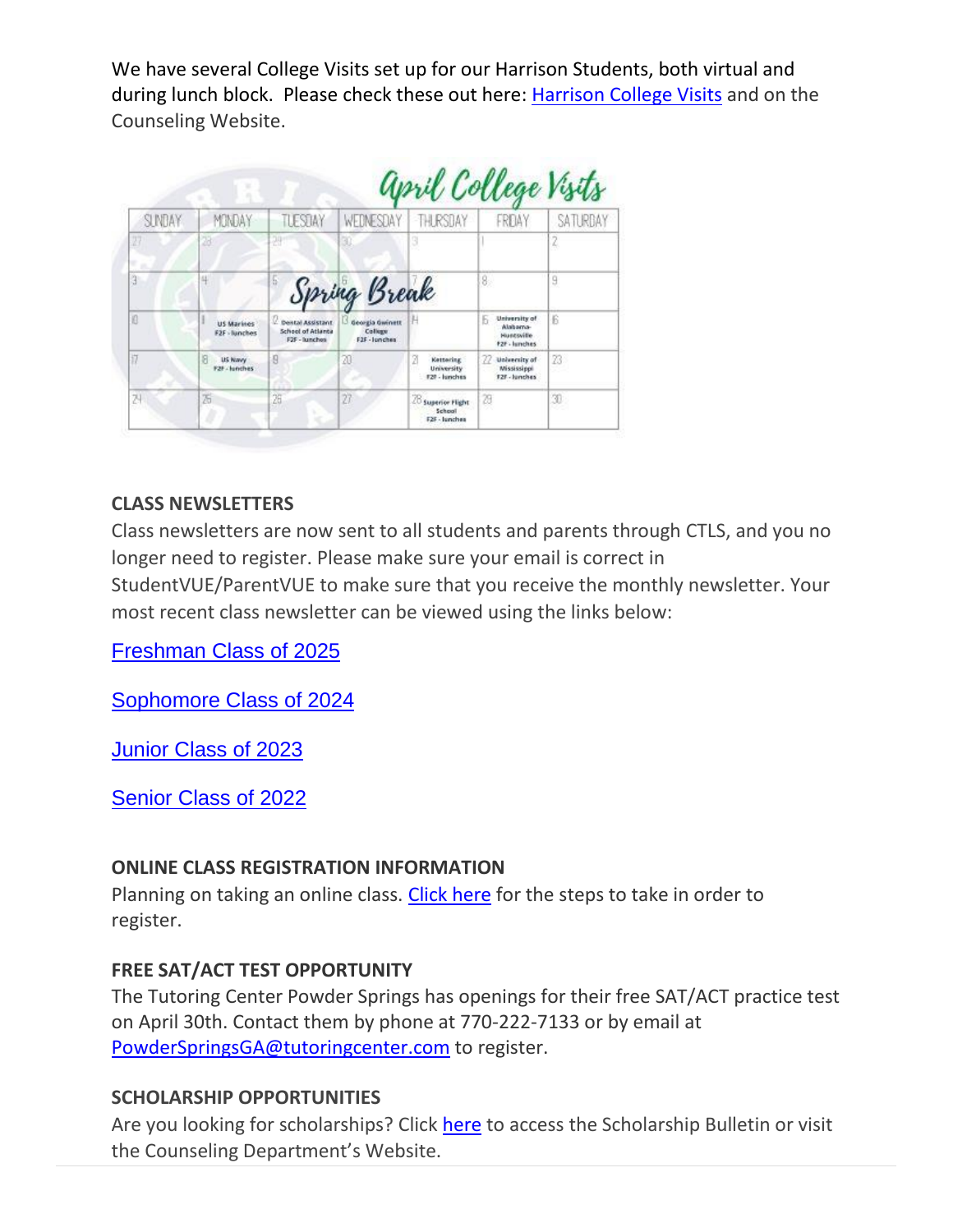## **WORK PERMIT**

Please click [here](http://url503.cobbk12.org/ls/click?upn=kYpeu9rJVSU1acS4VG0V9dP8zXnygu7Up5qBE7usQ1ge7I2QSEuv2APaQuIa8x0SfNNzVhu-2FzuTLLNHDo4H9B-2FS-2BoCXMUyalfdWpWAjyUruOQDrLIO4eq-2BnTvyBJSpkgPL1ReNl2tnYjOAFi1HMUi-2Fojemh65xTmKnSCSVRFTAMZg98xbQFcZPOR1eY1u3FmJX-2B3AYYMpa2KlYrUQ1iZsin-2FSkxQgcT4pEr7qhPFzLJlyVQytV7V1XKbg3Z9Q0xLvxglUAtMyh02F03eIpaDI05BS3HbfzkRPKRqgdfVz-2FSQS3QCqXp0b5hQZg-2Bu1TKOMFM93OcIZALF9Z3exIO36fqz715iL2WpNUgZbdXB3zhDAf3Msnwi7ZI-2BiXF7HuUXhPs3aME-2Bak6RBYHG1ewqHjDKRWfjw8KXUFHHEL-2FMlp7-2B3NEXjOTvs4IJsd-2F30BErSiRdsMluofozMwqTP4u-2B2E9qvyuxniUSuW95cdMvDjyyTw14yQmelTgtQbWs8TCEjOqalB0lUTFGNqlrk9gQO61uSgA2O85uuxgFk4Iwutk-3DeVd5_W-2BfLYUoUwwI1tuGClKRhhPOSepcZIFoXnUIMjiA717kQ1i13BNQTwwJ9cl-2BWArXr6-2FDxoCbNFrRaplJKtN7fZ8-2FYatcHKGqAwwwvGM9nASH8dIzziuWWcjYw7Yt94mI4FO21X08iX0LM6OpQeQLiCFyLVqq99CMYSuTKDMUlSkUH8i0euR7tfE2sZathDyWFPQNE3MYaehHInL5WETR52UegEtAhLUoYPGyp1GgpMezpGZB76-2BdNdUEew7wmm64rvNFIUx22fBHt5K4JxMNCzw-3D-3D) for directions for obtaining work permits for students under age 16.

# **SPORTS**

Congratulations to the following athletic programs for their recent wins and strong performances:

- Boys Soccer for their 5-0 Dunwoody on Tuesday, April 19 in the 2nd round of the State Tournament. There were strong individual and team performances in the game.
- Girls Soccer for their great season this Spring and all of their individual and team efforts as well as making it to the 2nd round of the State Tournament.
- Boys Lacrosse for their 12-11 OT win on the road last week against Allatoona. They will host North Gwinnett in the 1st round of the State Tournament this Thursday, April 28th at 7:30. There were strong individual and team performances in the game.
- Girls Lacrosse will host Centennial HS in the 1st round of the State Tournament this Thursday, April 28th at 5:30.
- Baseball for their win over Walton HS a 3-2 win on Monday, April 18. There were solid individual and team performances in the game.
- Girls Tennis for their solid season this Spring and all of their individual and team efforts to make it to the State Tournament.
- Girls Golf for their strong season and making it to the State Finals for 25 consecutive seasons!!



• Coach Mark Elkins being honored with the naming of the baseball facility the Mark Elkins Baseball Complex at Don Shaw Field. We thank Coach for his 30 years of dedication and passion for the Harrison baseball program.

### **WRESTLING**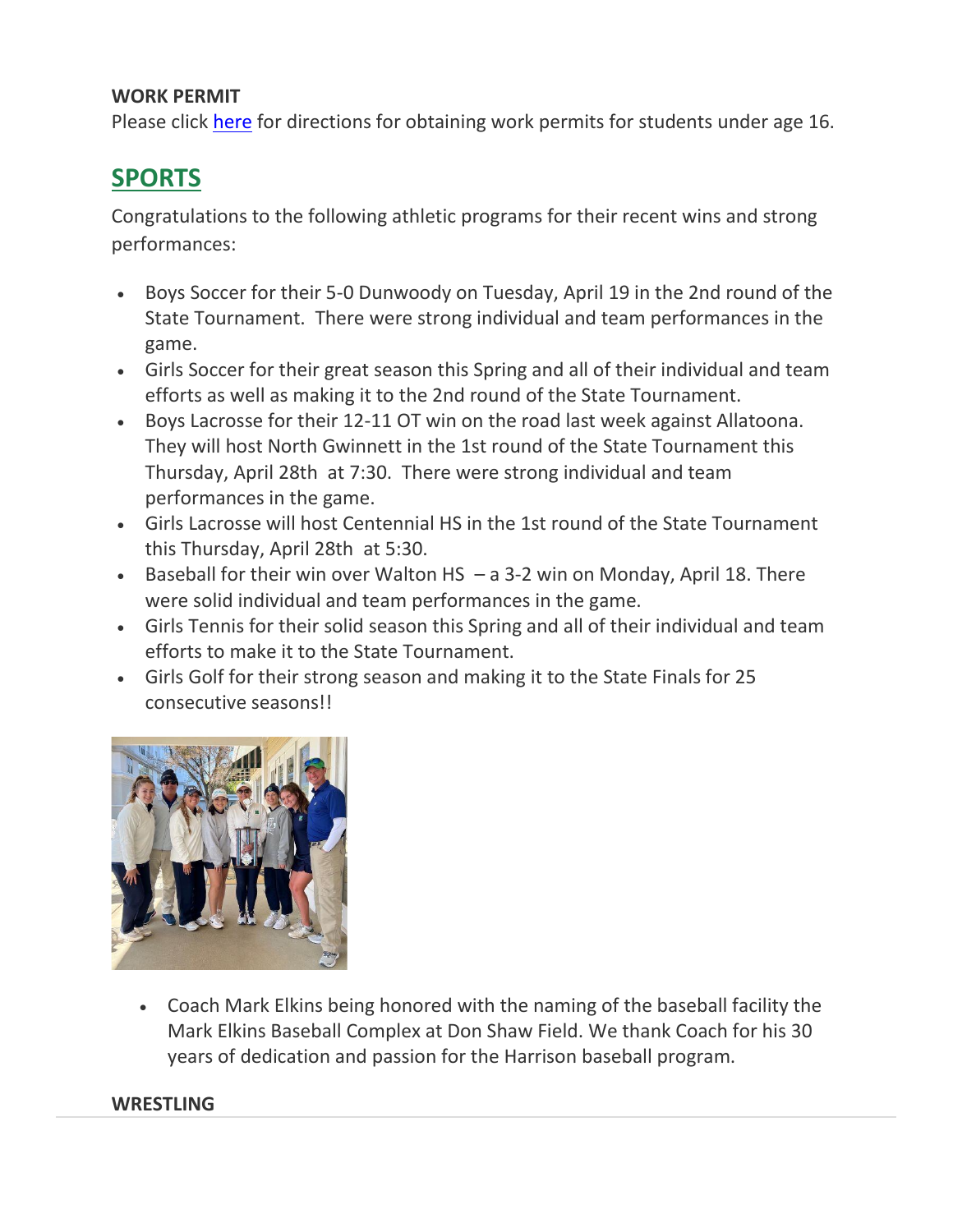- Coach Jeff Crocker for being inducted into the Cobb County Wrestling Hall of Fame last week. He wrestled at Harrison High School and was an Individual State Champion his Senior year!
- Congratulations to the following wrestlers: Bryce Gibbs for being selected 1st team all-county Landon Jones and Tyler Gallegos for being selected 2nd team all-county Wyatt Sligh as honorable mentions for all-county
- Please help us in congratulating former Coach Fiacco as he was inducted into the national wrestling hall of fame last weekend.



**PLEASE FOLLOW** [twitter.com/hoyaprincipal](http://url503.cobbk12.org/ls/click?upn=kYpeu9rJVSU1acS4VG0V9dP8zXnygu7Up5qBE7usQ1hl-2BbXZEOGQ6X82aA4mqq3GK-2FnIKHrEzI-2BVNGueysojXJTCi7BkHGswpHhRW3nvSMeLEdY3OQ-2F-2FVrNc64yTmFzdyFkr8QFqJFVu0HZd5DeW0GXvboqGdrGq-2F-2FSzm1EZ7hFcl9GugboPR22JOOvITx8xeJR1-2BHzQvzpY6XPxSMMQCl3O45UODbdeFeHjbBLGgMboy6swiyYfN0hQqmVMV8fUJdWl3ooJ3jpSIwd8DpdU-2BqbzZ1Y3279p5vR41C1KO-2BcEifoWEv8jQImans7t1qMKLj-2FjiOu2-2BaTZ5L2bC1YvQ7HEPgm4oedy87ynbyhD-2F-2BK3-2B-2BKd0yyO0Um3Vmx3jJHzw8u6-2FwKEYHxLzDU1E5UHCCzcQy1u-2Fz0r-2BvBADeBbW5EeGjJPN2XIoHptCM6fEkvdOxlupPLhKauH1GOn5JHuYFjkqALlip3-2F-2FuS9vSazawYqTupCFCwob8z8qY2YMR2MyIipKb-2Fj9IY1ZWHKLsWSS4hffnfgey5G7PfU36o78ugRjvJEye2VjH9cNWepvqLIORTOvqJ8-2FUxnBUPqeGhl4BWwFoWPp9ho-2FEdgqUdfazHKtQIW1ucmNG1unWM8k2C1yF7dVGKa2Draeg7CFnNPLfXjTaMG4l6-2FxblQFvyE0Tq914JuMhPP8XDp9a3mZatVsTcxoa9dPUo-2F7yEG7ZtnmS3QqTxO5p4ERjZV9VaPW7C4-2BBPBrjmx5ODpRAXU1sw9fLsrU4cH1ClpFvrngrrkT9G-2B-2Fd2X80VCq3lsthq-2FSUHexkhcDLTnpBvk6wprqcLbQVDTUKmj1rTUBrMXJRU1mAwt7gEAcCu5EpM3LiYKYqGMl8jVHk-2FAGdhDDV1cT8avC3yqCdWikX-2BHI7Wsc6XIaxB0iU6j6UrOO6Fff1oMVC3rOsJiwz49jRS00fl8voChLDSWFkZJeojqRkSMh50yx9b5YCE7hY1LAcsbMnXWSbVIeHAzMqLEbr-2FPAa4wb-2F-2FJKYx0vbOIGZbGU-2FyqqsUOkQ-3D-3DkY5M_W-2BfLYUoUwwI1tuGClKRhhPOSepcZIFoXnUIMjiA717kQ1i13BNQTwwJ9cl-2BWArXr6-2FDxoCbNFrRaplJKtN7fZ8-2FYatcHKGqAwwwvGM9nASH8dIzziuWWcjYw7Yt94mI4WLn7jJxHoWftBd9XnWrLJm1W3c9-2B1CDT5IYB-2Bw7mEFhiaR-2FYhbHdNWCUasOn6XcL3NRbC80-2FxSl52N8cAVNvdLOd4tM1iQlmxv9iwY0-2FGVtj7ng9a0jkSzOcZP-2FYxAb5FPUFfJG-2BYpFxNKluo5iTbg-3D-3D) [twitter.com/hhshoyasports](http://url503.cobbk12.org/ls/click?upn=kYpeu9rJVSU1acS4VG0V9dP8zXnygu7Up5qBE7usQ1hl-2BbXZEOGQ6X82aA4mqq3GK-2FnIKHrEzI-2BVNGueysojXJTCi7BkHGswpHhRW3nvSMeLEdY3OQ-2F-2FVrNc64yTmFzdyFkr8QFqJFVu0HZd5DeW0GXvboqGdrGq-2F-2FSzm1EZ7hFcl9GugboPR22JOOvITx8xeJR1-2BHzQvzpY6XPxSMMQCsN3bxbohnlSJIW6Sn8eNgcg1XeUheRov1S9VyiwWCP-2FIAECFtksyH4NhdpMqCZlpWkila1EEg-2Fo2xCf1JCr5yHqv9BFLprWXQtMNnIvXdJEGsb8r0haXlcJgomQBh7IFgzXY6ZVgODpsBLdprP0yrBWFOOF53epUrofqUvs2dTGcgQEOKj45l1EQNKNHQskbh92Wp-2FyeO0ymRKtuIgcChXBu3gZea-2BE-2FPMHtjW-2BTD2VxXaSCMlWtXlEid35BFRVhGNQ4tYYUMw1Aq8l-2BdZszA1WH5dUtzJ8uYfczGhp8jPwq8-2Ba-2BEdncLfJu7lDpuSJeEv18jd8HEFP9nBFAlNXPcNDfQfgfARZp6FIpWpo35kN17W9F-2F7DYSNPOQDmmleCCy2Eqj2HYspI8XpiZMdeBU-2FgbAByVVLMIeKKewf7tTTeLWcn6cohEC2c-2B7YFEEWOM1ej4HogrL67V6ymGAOjgaa6PFD-2B4gVWico-2FEBvGYzPnN5EFbftjt8oHks2phkfKJ0e889jPekeiwJL0vOT5ZE-2BSbwKnzfk1XQ1sQIV66eS2IFZKZ38ZHvIimZk6VnBu63pGymsKf5h03GvXT00JAnoHs-2FOQdZ8PUXEHzaIVpB-2FfRFp5DdZx02R8VSv25hHD41eUEGMvt7E81VvnCQNXdq4keiiSbrmG9SqE29cBe4jK4xsbs7G9evvX1oYKPNiCZCok1Yawvzm4cpReiDTFnWVpDjkcYWWKcW0VrTZGTTQJ5jucI-2Flyv-2BOqO7eqG7dwyVCNjxOqwgUNSeM9kAyeMUVkxX8LhZQqhjPKZRqPlXOS9AHo_W-2BfLYUoUwwI1tuGClKRhhPOSepcZIFoXnUIMjiA717kQ1i13BNQTwwJ9cl-2BWArXr6-2FDxoCbNFrRaplJKtN7fZ8-2FYatcHKGqAwwwvGM9nASH8dIzziuWWcjYw7Yt94mI4IJQh1RObnoGIGHjVB5EfQmgCSO1syTmmx3wP7-2BLAy48i1Ochq35MXYMPiQeI-2BTvoAViTDBEnenUkwkHqhtyyisi5ZqsCiJyDH9dNkbiXel7-2BYd5-2FPZw7cqTSPYDJkRn4nRXixVnpafYR1Y6O2RofeA-3D-3D)



**Follow us on Social Media!** 

@hoyacounselors

**JOIN PTSA**